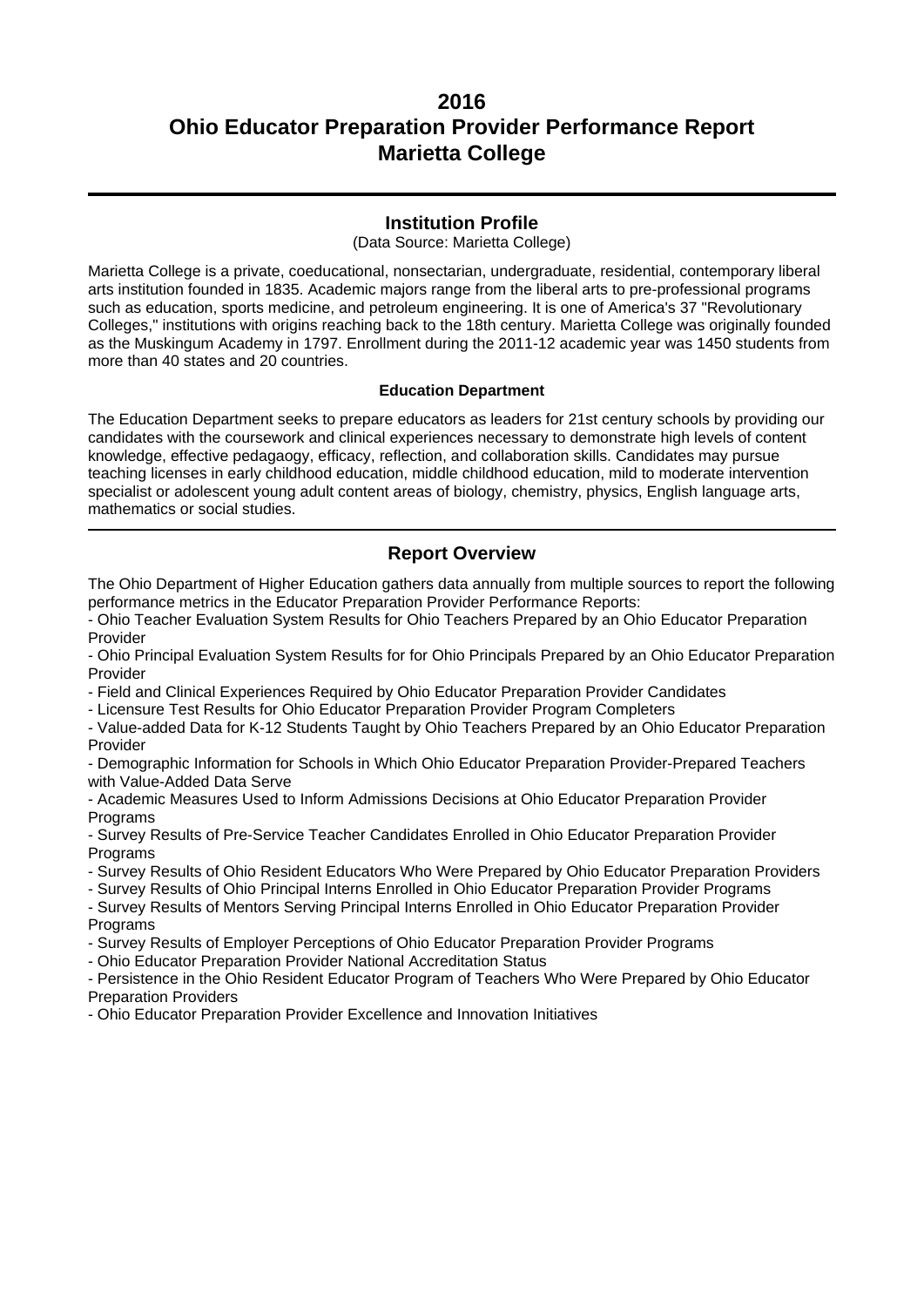### **Ohio Teacher Evaluation System (OTES) Results for Ohio Teachers Prepared by an Ohio Educator Preparation Provider at Marietta College**

Reporting Period from Sept 1, 2015 to Aug 31, 2016 (Data Source: Ohio Department of Education)

#### **Description of Data:**

Ohio's system for evaluating teachers (Ohio's Teacher Evaluation System) provides educators with a detailed view of their performance, with a focus on specific strengths and opportunities for improvement. The system is research-based and designed to be transparent, fair, and adaptable to the specific contexts of Ohio's school districts. Furthermore, it builds on what educators know about the importance of ongoing assessment and feedback as a powerful vehicle to support improved practice. Teacher performance and student academic growth are the two key components of Ohio's evaluation system.

Limitations of the Ohio Teacher Evaluation System (OTES) Data:

1. The information in the report is for those individuals receiving their licenses with effective years of 2012, 2013, 2014, and 2015.

2. The teacher evaluation data in this report are provided by the Ohio Department of Education.

3. Due to Ohio law, results must be masked for institutions with fewer than 10 completers with OTES data.

| <b>Associated Teacher Evaluation Classifications</b> |                 |                 |                 |                 |  |
|------------------------------------------------------|-----------------|-----------------|-----------------|-----------------|--|
| <b>Initial Licensure</b><br><b>Effective Year</b>    | # Accomplished  | # Skilled       | # Developing    | # Ineffective   |  |
| 2012                                                 | N <sub>10</sub> | N <sub>10</sub> | N <sub>10</sub> | N <sub>10</sub> |  |
| 2013                                                 | N <sub>10</sub> | N <sub>10</sub> | N <sub>10</sub> | N <sub>10</sub> |  |
| 2014                                                 | N <sub>10</sub> | 10              | N <sub>10</sub> | N <sub>10</sub> |  |
| 2015                                                 | N <sub>10</sub> | N <sub>10</sub> | N <sub>10</sub> | N <sub>10</sub> |  |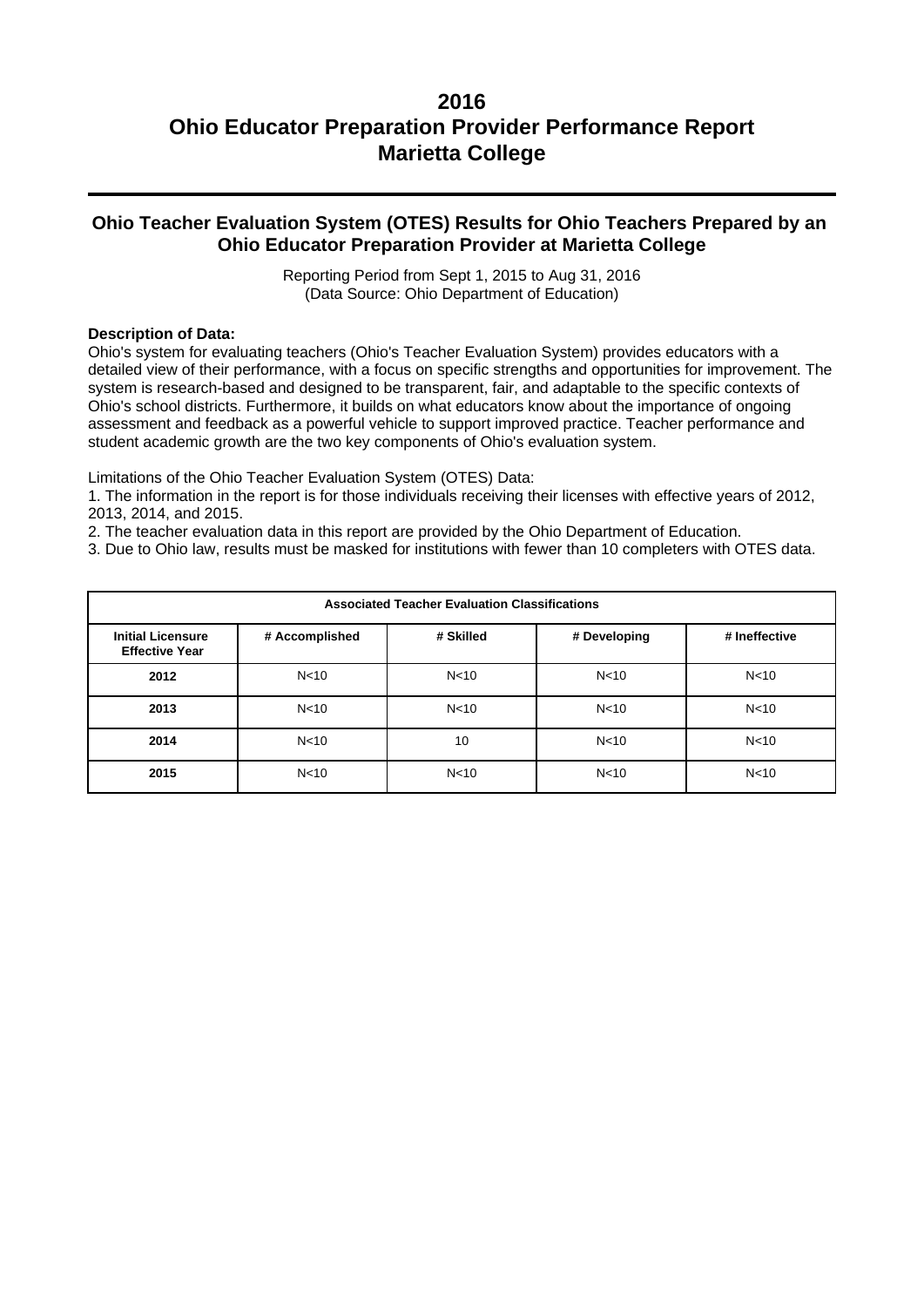### **Ohio Principal Evaluation System (OPES) Results for Individuals Completing Principal Preparation Programs at Marietta College**

Reporting Period from Sept 1, 2015 to Aug 31, 2016 (Data Source: Ohio Department of Education)

#### **Description of Data:**

Ohio's system for evaluating principals (Ohio's Principal Evaluation System) provides building leaders with a detailed view of their performance, with a focus on specific strengths and opportunities for improvement.

The Ohio Principal Evaluation System (OPES) data reported here are limited in that the information in the report is for those individuals receiving their licenses with effective years of 2012, 2013, 2014, and 2015.

| <b>Associated Principal Evaluation Classifications</b>                                                            |     |     |     |     |  |
|-------------------------------------------------------------------------------------------------------------------|-----|-----|-----|-----|--|
| <b>Initial Licensure</b><br># Accomplished<br># Skilled<br># Developing<br># Ineffective<br><b>Effective Year</b> |     |     |     |     |  |
| N/A                                                                                                               | N/A | N/A | N/A | N/A |  |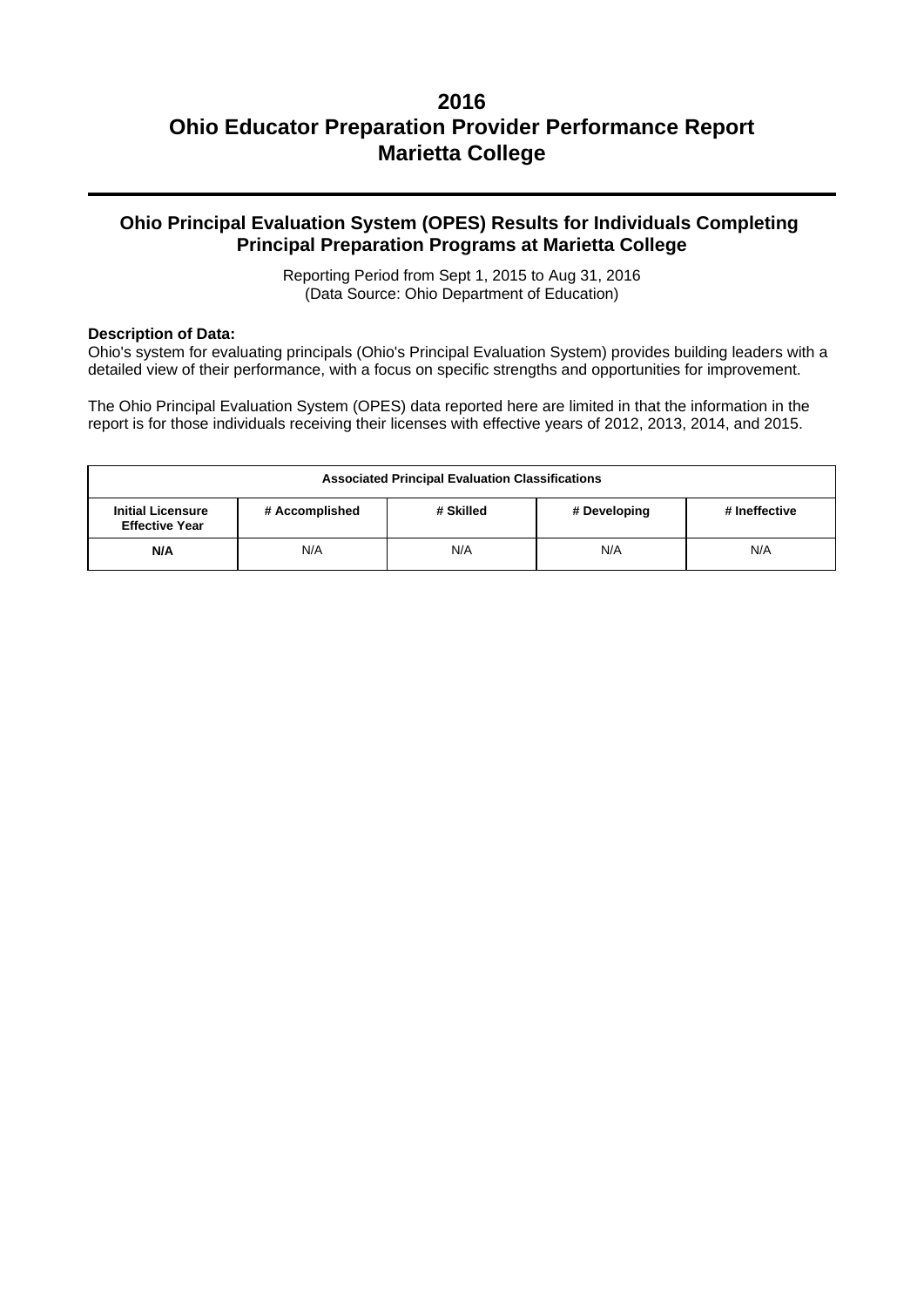### **Field and Clinical Experiences for Candidates at Marietta College**

Reporting Period from Sept 1, 2015 to Aug 31, 2016 (Data Source: Marietta College)

#### **Description of Data:**

Ohio requires that educator candidates complete field and clinical experiences in school settings as part of their preparation. These experiences include early and ongoing field-based opportunities and the culminating pre-service clinical experience commonly referred to as "student teaching." The specific requirements beyond the requisite statewide minimums for these placements vary by institution and by program. The information below is calculated based on data reported by Ohio Educator Preparation Providers.

| <b>Teacher Preparation Programs</b>                                                                                 |                     |  |  |  |
|---------------------------------------------------------------------------------------------------------------------|---------------------|--|--|--|
| <b>Field/Clinical Experience Element</b>                                                                            | <b>Requirements</b> |  |  |  |
| Require edTPA National Scoring from candidates in teacher preparation programs at the<br>institution                | v                   |  |  |  |
| Minimum number of field/clinical hours required of candidates in teacher preparation programs<br>at the institution | 150                 |  |  |  |
| Maximum number of field/clinical hours required of candidates in teacher preparation<br>programs at the institution | 365                 |  |  |  |
| Average number of weeks required to teach full-time within the student teaching experience at<br>the institution    | 14                  |  |  |  |
| Percentage of teacher candidates who satisfactorily completed student teaching                                      | 100%                |  |  |  |

| <b>Principal Preparation Programs</b>                                               |                     |  |  |  |
|-------------------------------------------------------------------------------------|---------------------|--|--|--|
| <b>Field/Clinical Experience Element</b>                                            | <b>Requirements</b> |  |  |  |
| Total number of field/clinical weeks required of principal candidates in internship | N/A                 |  |  |  |
| Number of candidates admitted to internship                                         | N/A                 |  |  |  |
| Number of candidates completing internship                                          | N/A                 |  |  |  |
| Percentage of principal candidates who satisfactorily completed internship          | N/A                 |  |  |  |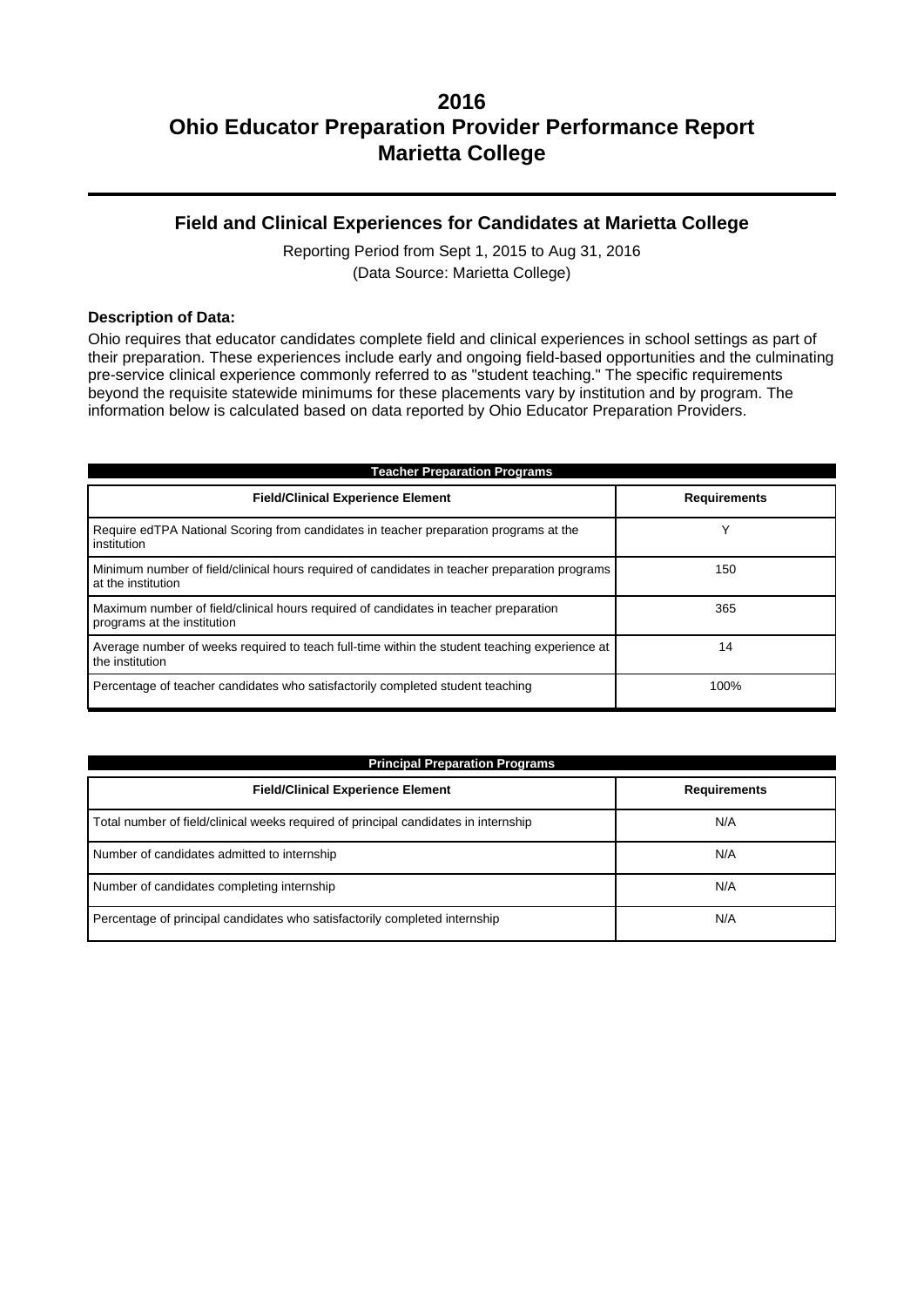### **Ohio Educator Licensure Examination Pass Rates at Marietta College**

Reporting Period from Sept 1, 2014 to Aug 31, 2015 (Data Source: USDOE Title II Report)

#### **Description of Data:**

Ohio educator licensure requirements include passage of all requisite licensure examinations at the state determined cut score. The reported results reflect Title II data, and therefore represent pass rate data solely for initial licenses.

Further, because the data are gathered from the Title II reports, there is a one year lag in accessing the data. Teacher licensure pass rate data are the only reported metric for which the data do not reflect the reporting year 2015-2016.

| <b>Teacher Licensure Tests</b>               |  |  |  |  |
|----------------------------------------------|--|--|--|--|
| <b>Summary Rating: Effective</b>             |  |  |  |  |
| <b>Completers Tested</b><br><b>Pass Rate</b> |  |  |  |  |
| 100%<br>18                                   |  |  |  |  |

## **Ohio Principal Licensure Examination Pass Rates at Marietta College**

Reporting Period from Sept 1, 2015 to Aug 31, 2016 (Data Source: Marietta College)

#### **Description of Data:**

Ohio requires that principal candidates pass the requisite state examination to be recommended for licensure. The 2015-2016 program completer pass rates are reported by each Ohio educator preparation provider.

| <b>Principal Licensure Tests</b>             |     |  |  |  |
|----------------------------------------------|-----|--|--|--|
| <b>Completers Tested</b><br><b>Pass Rate</b> |     |  |  |  |
| N/A                                          | N/A |  |  |  |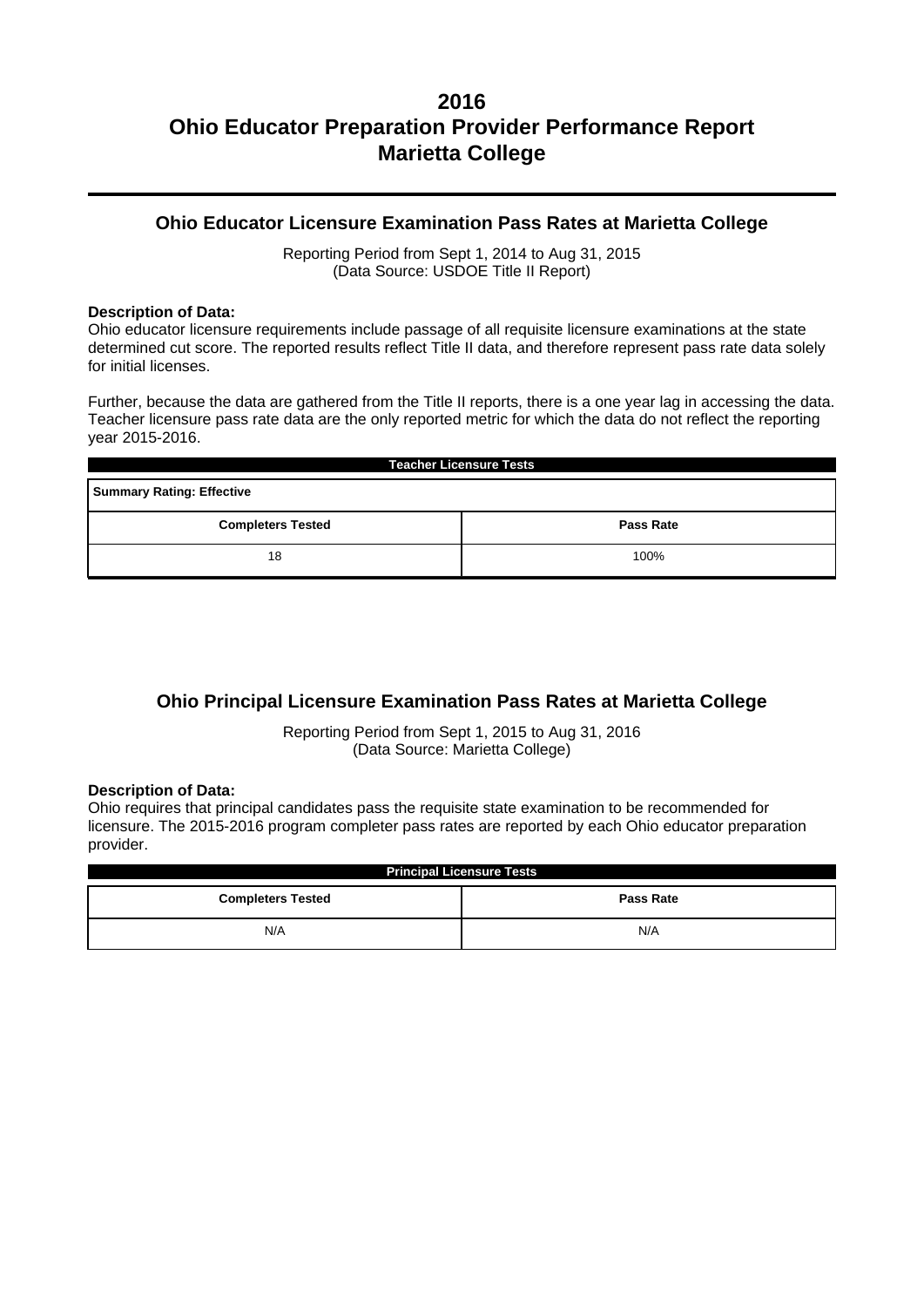### **Value-Added Data for Students Taught by Teachers Prepared by Ohio Educator Preparation Providers at Marietta College**

Reporting Period from Sept 1, 2015 to Aug 31, 2016

#### **Description of Data:**

Ohio's value-added data system provides information on student academic gains. As a vital component of Ohio's accountability system, districts and educators have access to an extensive array of diagnostic data through the Education Value-Added Assessment System (EVAAS). Schools can demonstrate through valueadded data that many of their students are achieving significant progress. Student growth measures also provide students and parents with evidence of the impact of their efforts. Educators and schools further use value-added data to inform instructional practices.

Limitations of the Value-Added Data:

1. The information in the report is for those individuals receiving their licenses with effective years of, 2012, 2013, 2014, and 2015.

2. The value-added data in this report are those reported by Ohio's Education Value-Added Assessment System (EVAAS) based on reading and mathematics achievement tests in grades 4-8.

3. For Educator Preparation Providers with fewer than 10 linked teachers or principals with value-added data, only the number (N) is reported.

| Initial Licensure Effective Years     | 2012, 2013, 2014, 2015                      | <b>Associated Value-Added Classifications</b> |                      |          |                        |                        |
|---------------------------------------|---------------------------------------------|-----------------------------------------------|----------------------|----------|------------------------|------------------------|
| <b>Employed as</b><br><b>Teachers</b> | <b>Teachers with</b><br>Value-Added<br>Data | <b>Most Effective</b>                         | <b>Above Average</b> | Average  | Approaching<br>Average | <b>Least Effective</b> |
| 49                                    | 24                                          | $N=1$                                         | $N=1$                | $N = 10$ | $N=4$                  | $N=8$                  |
|                                       |                                             | 4%                                            | 4%                   | 42%      | 17%                    | 33%                    |

#### **Value-Added Data for Marietta College-Prepared Teachers**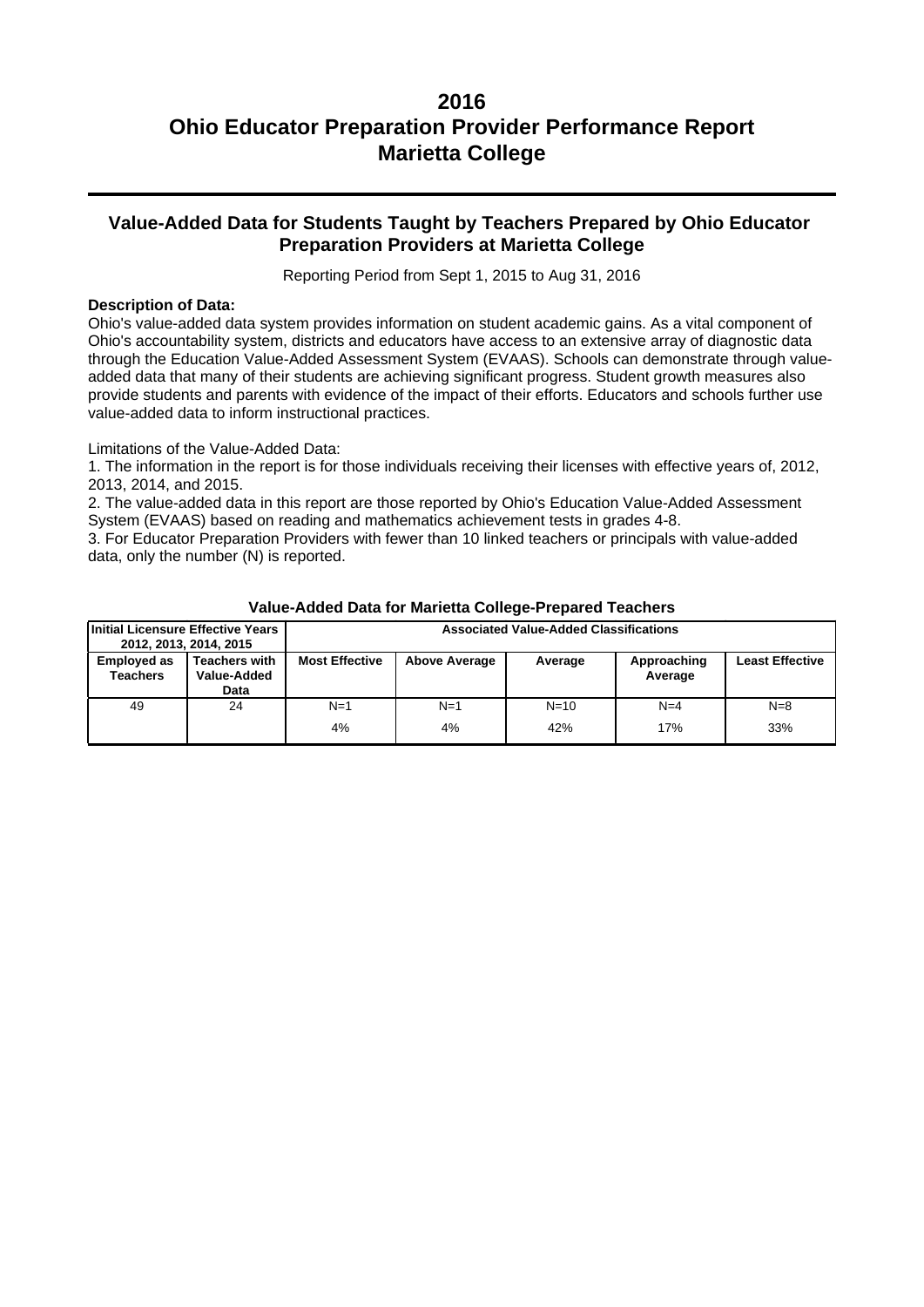### **Demographic Information for Schools where Marietta College-Prepared Teachers with Value-Added Data Serve**

| <b>Teachers Serving by School Level</b> |                      |                           |                    |                       |  |
|-----------------------------------------|----------------------|---------------------------|--------------------|-----------------------|--|
| <b>Elementary School</b>                | <b>Middle School</b> | <b>Junior High School</b> | <b>High School</b> | <b>No School Type</b> |  |
| $N = 12$                                | $N=6$                | N/A                       | $N=6$              | N/A                   |  |
| 50%                                     | 25%                  | N/A                       | 25%                | N/A                   |  |

| <b>Teachers Serving by School Type</b> |                      |                    |                                   |  |  |
|----------------------------------------|----------------------|--------------------|-----------------------------------|--|--|
| <b>Community School</b>                | <b>Public School</b> | <b>STEM School</b> | <b>Educational Service Center</b> |  |  |
| $N=1$                                  | $N=23$               | N/A                | N/A                               |  |  |
| 4%                                     | 96%                  | N/A                | N/A                               |  |  |

| Teachers Serving by Overall Letter Grade of Building Value-Added |       |       |     |          |           |
|------------------------------------------------------------------|-------|-------|-----|----------|-----------|
| A                                                                | в     | ີ     |     |          | <b>NR</b> |
| $N=5$                                                            | $N=1$ | $N=2$ | N/A | $N = 16$ | N/A       |
| 21%                                                              | 4%    | 8%    | N/A | 67%      | N/A       |

| <b>Teachers Serving by Minority Enrollment by Quartiles</b> |                             |                            |                     |  |  |
|-------------------------------------------------------------|-----------------------------|----------------------------|---------------------|--|--|
| <b>High Minority</b>                                        | <b>Medium-High Minority</b> | <b>Medium-Low Minority</b> | <b>Low Minority</b> |  |  |
| $N=4$                                                       | $N=5$                       | $N=7$                      | $N = 8$             |  |  |
| 17%                                                         | 21%                         | 29%                        | 33%                 |  |  |

| <b>Teachers Serving by Poverty Level by Quartiles</b>                                                |          |       |       |  |  |
|------------------------------------------------------------------------------------------------------|----------|-------|-------|--|--|
| <b>High Poverty</b><br><b>Medium-High Poverty</b><br><b>Medium-Low Poverty</b><br><b>Low Poverty</b> |          |       |       |  |  |
| $N=4$                                                                                                | $N = 13$ | $N=2$ | $N=5$ |  |  |
| 17%                                                                                                  | 54%      | 8%    | 21%   |  |  |

**\* Due to the preliminary nature of the data and staffing at ESC/district level, certain demographic variables have not been reported for some schools.**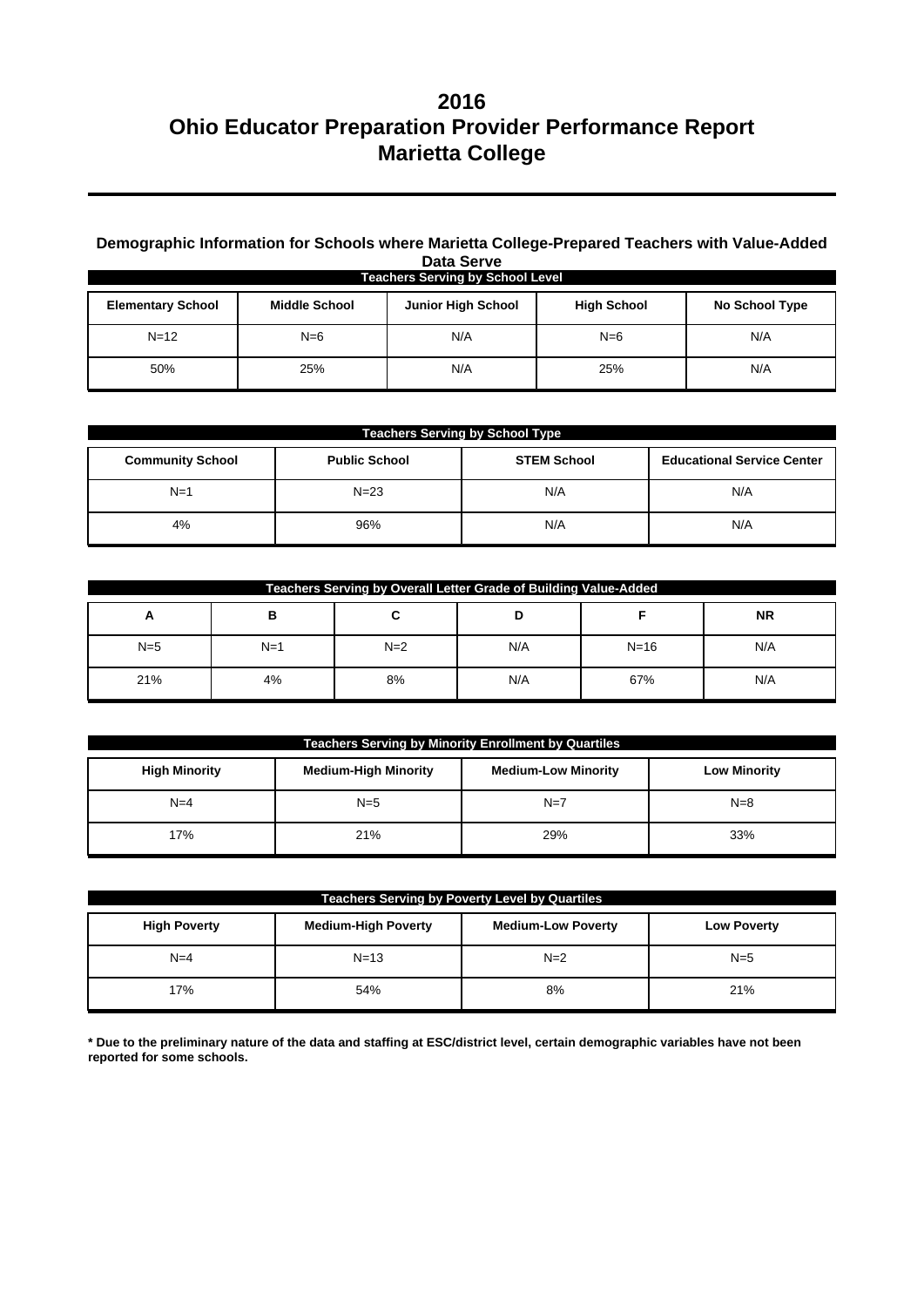| Value-Added Data for Marietta College-Prepared Principals |                                                    |     |                                                                    |     |     |     |           |
|-----------------------------------------------------------|----------------------------------------------------|-----|--------------------------------------------------------------------|-----|-----|-----|-----------|
| <b>Initial Licensure Effective</b>                        | Years 2012, 2013, 2014, 2015                       |     | Principals Serving by Letter Grade of Overall Building Value-Added |     |     |     |           |
| <b>Principals</b>                                         | Employed as Principals with<br>Value-Added<br>Data | А   | в                                                                  | C   | D   |     | <b>NR</b> |
| N/A                                                       | N/A                                                | N/A | N/A                                                                | N/A | N/A | N/A | N/A       |
|                                                           |                                                    | N/A | N/A                                                                | N/A | N/A | N/A | N/A       |

### **Demographic Information for Schools where Marietta College-Prepared Principals with Value-Added Data Serve**

| <b>Principals Serving by School Level</b> |                      |                           |                    |                |  |  |  |
|-------------------------------------------|----------------------|---------------------------|--------------------|----------------|--|--|--|
| <b>Elementary School</b>                  | <b>Middle School</b> | <b>Junior High School</b> | <b>High School</b> | No School Type |  |  |  |
| N/A                                       | N/A                  | N/A                       | N/A                | N/A            |  |  |  |
| N/A                                       | N/A                  | N/A                       | N/A                | N/A            |  |  |  |

| <b>Principals Serving by School Type</b> |                    |                                   |     |  |  |  |
|------------------------------------------|--------------------|-----------------------------------|-----|--|--|--|
| <b>Community School</b>                  | <b>STEM School</b> | <b>Educational Service Center</b> |     |  |  |  |
| N/A                                      | N/A                | N/A                               | N/A |  |  |  |
| N/A                                      | N/A                | N/A                               | N/A |  |  |  |

| Principals Serving by Overall Letter Grade of School |   |  |  |  |           |  |  |
|------------------------------------------------------|---|--|--|--|-----------|--|--|
| <u>_</u>                                             | в |  |  |  | <b>NR</b> |  |  |
| Not Available Until 2018                             |   |  |  |  |           |  |  |

| <b>Principals Serving by Minority Enrollment by Quartiles</b> |                             |                            |                     |  |  |  |  |
|---------------------------------------------------------------|-----------------------------|----------------------------|---------------------|--|--|--|--|
| <b>High Minority</b>                                          | <b>Medium-High Minority</b> | <b>Medium-Low Minority</b> | <b>Low Minority</b> |  |  |  |  |
| N/A                                                           | N/A                         | N/A                        | N/A                 |  |  |  |  |
| N/A                                                           | N/A                         | N/A                        | N/A                 |  |  |  |  |

| <b>Principals Serving by Poverty Level by Quartiles</b>                                              |     |     |     |  |  |  |
|------------------------------------------------------------------------------------------------------|-----|-----|-----|--|--|--|
| <b>Medium-High Poverty</b><br><b>Medium-Low Poverty</b><br><b>High Poverty</b><br><b>Low Poverty</b> |     |     |     |  |  |  |
| N/A                                                                                                  | N/A | N/A | N/A |  |  |  |
| N/A                                                                                                  | N/A | N/A | N/A |  |  |  |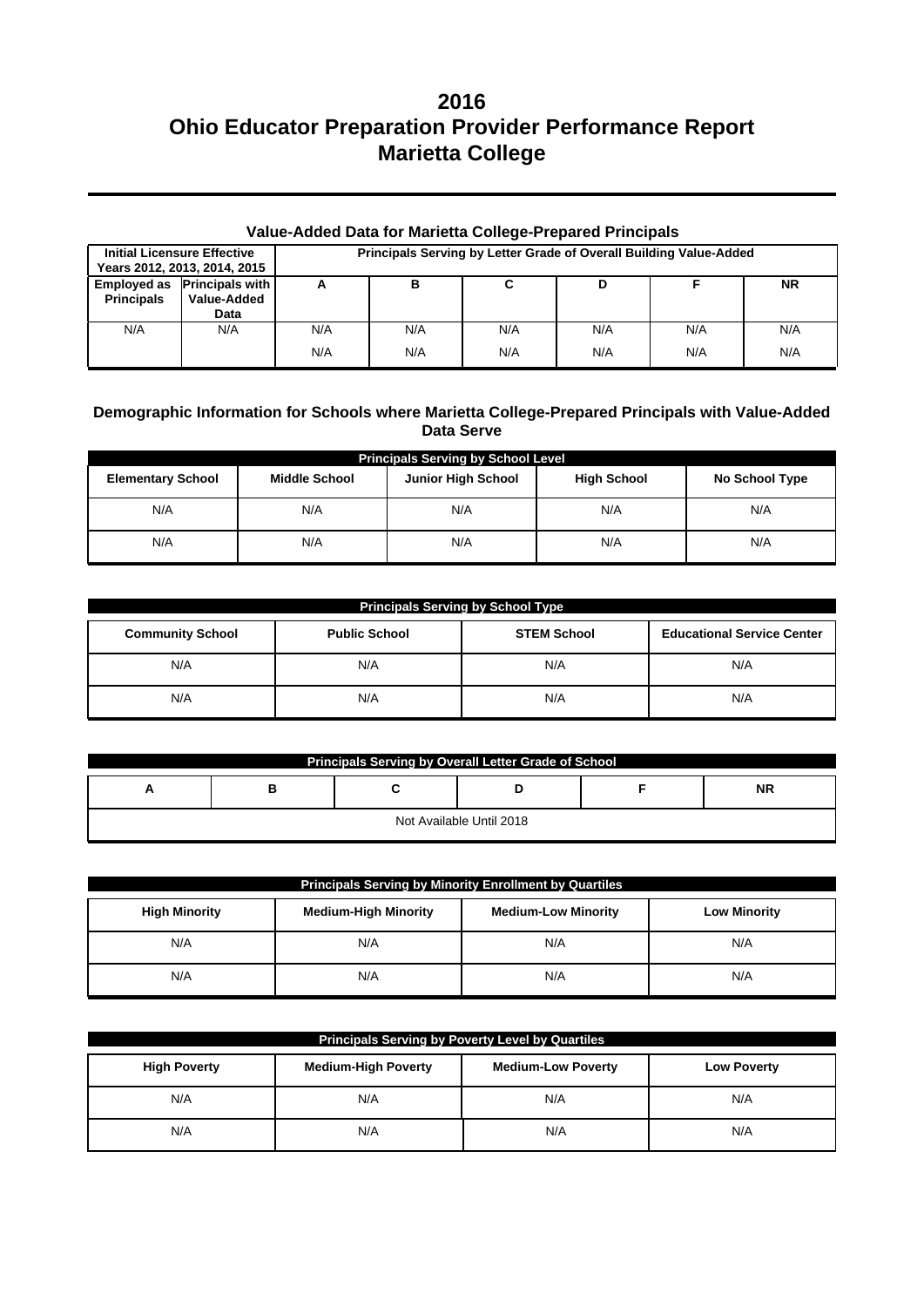### **Marietta College Candidate Academic Measures**

(Data Source:Marietta College) Reporting Period from Sept 1, 2015 to Aug 31, 2016

#### **Undergraduate Admission Requirements**

Candidates are admitted to the professional license program after completing 45 semester hours and completing initial 100/200 level EDUC courses and field experiences. Candidates must meet minimum requirements for overall GPA, education course GPA, academic skills test scores (ACT, SAT, or Core Assessments for Educators), have ratings of acceptable on the disposition checklist used in initial field experiences and grades of C or higher in writing and oral communication.

#### **Description of Data:**

The data in this section are the average scores of candidates on academic measures reported by the provider. If a measure is not applicable to a level of delivery (undergraduate, post-baccalaureate, graduate) the table reflects "N/A". In the "Dispositional Assessments and Other Measures" portion, if the provider did not indicate using a measure, OR if the institution does not offer a program at the designated level of delivery, the table reflects "N".

#### **Teacher Preparation Programs**

#### **U=Undergraduate P=Post-Baccalaureate G=Graduate**

|                            |                          |                                  | <b>Candidates Admitted</b> | <b>Candidates Enrolled</b> |                         | <b>Candidates Completing</b> |                         |
|----------------------------|--------------------------|----------------------------------|----------------------------|----------------------------|-------------------------|------------------------------|-------------------------|
| Academic<br><b>Measure</b> | Required<br><b>Score</b> | <b>Number</b><br><b>Admitted</b> | Average<br><b>Score</b>    | <b>Number</b><br>Enrolled  | Average<br><b>Score</b> | <b>Number</b><br>Completed   | Average<br><b>Score</b> |
| <b>ACT Composite</b>       | $U=23$                   | $U=45$                           | $U = 23.61$                | $U=55$                     | $U = 23.88$             | $U=10$                       | $U = 25.25$             |
| <b>Score</b>               | $P=N/A$                  | $P=N/A$                          | $P=N/A$                    | $P=N/A$                    | $P=N/A$                 | $P=N/A$                      | $P=N/A$                 |
|                            | $G=N/A$                  | $G=N/A$                          | $G=N/A$                    | $G=N/A$                    | $G=N/A$                 | $G=N/A$                      | $G=N/A$                 |
| <b>ACT English</b>         | $U=22$                   | $U=45$                           | $U = 23.1$                 | $U=55$                     | $U = 23.49$             | $U=10$                       | $U = 25.5$              |
| <b>Subscore</b>            | $P=N/A$                  | $P=N/A$                          | $P=N/A$                    | $P=N/A$                    | $P=N/A$                 | $P=N/A$                      | $P=N/A$                 |
|                            | $G=N/A$                  | $G=N/A$                          | $G=N/A$                    | $G=N/A$                    | $G=N/A$                 | $G=N/A$                      | $G=N/A$                 |
| <b>ACT Math</b>            | $U=22$                   | $U=45$                           | $U = 23.54$                | $U=55$                     | $U = 23.78$             | $U=10$                       | $U=25$                  |
| <b>Subscore</b>            | $P=N/A$                  | $P=N/A$                          | $P=N/A$                    | $P=N/A$                    | $P=N/A$                 | $P=N/A$                      | $P=N/A$                 |
|                            | $G=N/A$                  | $G=N/A$                          | $G=N/A$                    | $G=N/A$                    | $G=N/A$                 | $G=N/A$                      | $G=N/A$                 |
| <b>ACT Reading</b>         | $U=22$                   | $U=45$                           | $U = 24.98$                | $U=55$                     | $U = 24.82$             | $U=10$                       | $U = 24$                |
| <b>Subscore</b>            | $P=N/A$                  | $P=N/A$                          | $P=N/A$                    | $P=N/A$                    | $P=N/A$                 | $P=N/A$                      | $P=N/A$                 |
|                            | $G=N/A$                  | $G=N/A$                          | $G=N/A$                    | $G=N/A$                    | $G=N/A$                 | $G=N/A$                      | $G=N/A$                 |
| <b>GPA - Graduate</b>      | $U=N/A$                  | $U=N/A$                          | $U=N/A$                    | $U=N/A$                    | $U=N/A$                 | $U=N/A$                      | $U=N/A$                 |
|                            | $P=N/A$                  | $P=N/A$                          | $P=N/A$                    | $P=N/A$                    | $P=N/A$                 | $P=N/A$                      | $P=N/A$                 |
|                            | $G=N/A$                  | $G=N/A$                          | $G=N/A$                    | $G=N/A$                    | $G=N/A$                 | $G=N/A$                      | $G=N/A$                 |
| <b>GPA - High School</b>   | $U=N/A$                  | $U=N/A$                          | $U=N/A$                    | $U=N/A$                    | $U=N/A$                 | $U=N/A$                      | $U=N/A$                 |
|                            | $P=N/A$                  | $P=N/A$                          | $P=N/A$                    | $P=N/A$                    | $P=N/A$                 | $P=N/A$                      | $P=N/A$                 |
|                            | $G=N/A$                  | $G=N/A$                          | $G=N/A$                    | $G=N/A$                    | $G=N/A$                 | $G=N/A$                      | $G=N/A$                 |
| <b>GPA - Transfer</b>      | $U=N/A$                  | $U=N/A$                          | $U=N/A$                    | $U=N/A$                    | $U=N/A$                 | $U=N/A$                      | $U=N/A$                 |
|                            | $P=N/A$                  | $P=N/A$                          | $P=N/A$                    | $P=N/A$                    | $P=N/A$                 | $P=N/A$                      | $P=N/A$                 |
|                            | $G=N/A$                  | $G=N/A$                          | $G=N/A$                    | $G=N/A$                    | $G=N/A$                 | $G=N/A$                      | $G=N/A$                 |
| GPA-                       | $U = 2.75$               | $U=45$                           | $U = 3.34$                 | $U=55$                     | $U = 3.38$              | $U=10$                       | $U = 3.56$              |
| Undergraduate              | $P=N/A$                  | $P=N/A$                          | $P=N/A$                    | $P=N/A$                    | $P=N/A$                 | $P=N/A$                      | $P=N/A$                 |
|                            | $G=N/A$                  | $G=N/A$                          | $G=N/A$                    | $G=N/A$                    | $G=N/A$                 | $G=N/A$                      | $G=N/A$                 |
| <b>GRE Composite</b>       | $U=N/A$                  | $U=N/A$                          | $U=N/A$                    | $U=N/A$                    | $U=N/A$                 | $U=N/A$                      | $U=N/A$                 |
| <b>Score</b>               | $P=N/A$                  | $P=N/A$                          | $P=N/A$                    | $P=N/A$                    | $P=N/A$                 | $P=N/A$                      | $P=N/A$                 |
|                            | $G=N/A$                  | $G=N/A$                          | $G=N/A$                    | $G=N/A$                    | $G=N/A$                 | $G=N/A$                      | $G=N/A$                 |
| <b>GRE Quantitative</b>    | $U=N/A$                  | $U=N/A$                          | $U=N/A$                    | $U=N/A$                    | $U=N/A$                 | $U=N/A$                      | $U=N/A$                 |
| <b>Subscore</b>            | $P=N/A$                  | $P=N/A$                          | $P=N/A$                    | $P=N/A$                    | $P=N/A$                 | $P=N/A$                      | $P=N/A$                 |
|                            | $G=N/A$                  | $G=N/A$                          | $G=N/A$                    | $G=N/A$                    | $G=N/A$                 | $G=N/A$                      | $G=N/A$                 |
| <b>GRE Verbal</b>          | $U=N/A$                  | $U=N/A$                          | $U=N/A$                    | $U=N/A$                    | $U=N/A$                 | $U=N/A$                      | $U=N/A$                 |
| <b>Subscore</b>            | $P=N/A$                  | $P=N/A$                          | $P=N/A$                    | $P=N/A$                    | $P=N/A$                 | $P=N/A$                      | $P=N/A$                 |
|                            | $G=N/A$                  | $G=N/A$                          | $G=N/A$                    | $G=N/A$                    | $G=N/A$                 | $G=N/A$                      | $G=N/A$                 |
| <b>GRE Writing</b>         | $U=N/A$                  | $U=N/A$                          | $U=N/A$                    | $U=N/A$                    | $U=N/A$                 | $U=N/A$                      | $U=N/A$                 |
| <b>Subscore</b>            | $P=N/A$                  | $P=N/A$                          | $P=N/A$                    | $P=N/A$                    | $P=N/A$                 | $P=N/A$                      | $P=N/A$                 |
|                            | $G=N/A$                  | $G=N/A$                          | $G=N/A$                    | $G=N/A$                    | $G=N/A$                 | $G=N/A$                      | $G=N/A$                 |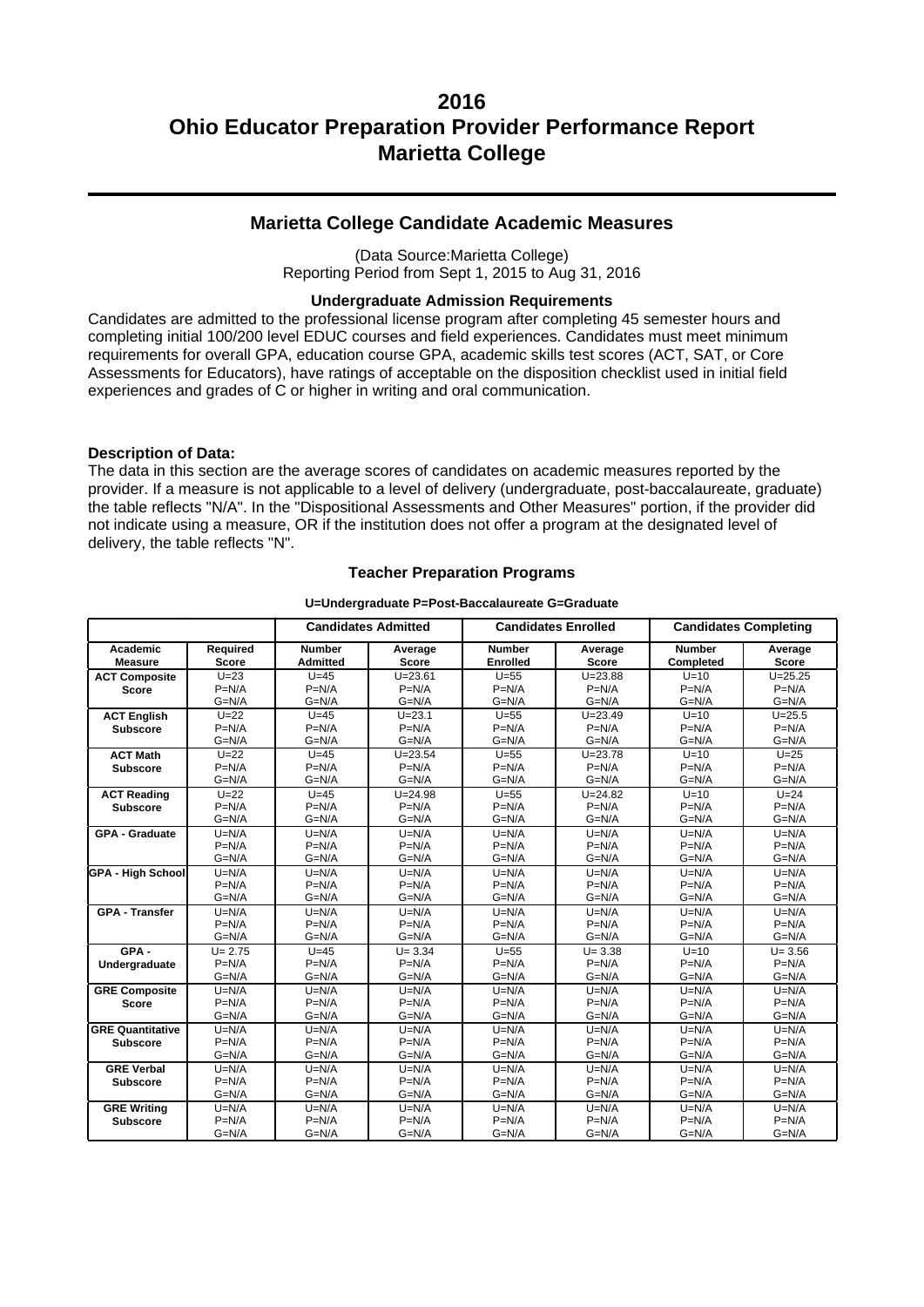|                                    |                                 |                      | <b>Candidates Admitted</b> |                     | <b>Candidates Enrolled</b> | <b>Candidates Completing</b> |                     |  |
|------------------------------------|---------------------------------|----------------------|----------------------------|---------------------|----------------------------|------------------------------|---------------------|--|
| Academic                           | Required                        | <b>Number</b>        | Average                    | <b>Number</b>       | Average                    | <b>Number</b>                | Average             |  |
| <b>Measure</b>                     | Score                           | <b>Admitted</b>      | Score                      | <b>Enrolled</b>     | Score                      | <b>Completed</b>             | Score               |  |
| <b>MAT</b>                         | $U=N/A$                         | $U=N/A$              | $U=N/A$                    | $U=N/A$             | $U=N/A$                    | $U=N/A$                      | $U=N/A$             |  |
|                                    | $P=N/A$                         | $P=N/A$              | $P=N/A$                    | $P=N/A$             | $P=N/A$                    | $P=N/A$                      | $P=N/A$             |  |
|                                    | $G=N/A$                         | $G=N/A$              | $G=N/A$                    | $G=N/A$             | $G=N/A$                    | $G=N/A$                      | $G=N/A$             |  |
| <b>Praxis CORE Math</b>            | $U = 150$<br>$P=N/A$            | $U=10$<br>$P=N/A$    | $U = 158.8$<br>$P=N/A$     | $U=10$<br>$P=N/A$   | $U = 158.8$<br>$P=N/A$     | $U=N<10$<br>$P=N/A$          | $U=N<10$<br>$P=N/A$ |  |
|                                    | $G=N/A$                         | $G=N/A$              | $G=N/A$                    | $G=N/A$             | $G=N/A$                    | $G=N/A$                      | $G=N/A$             |  |
| <b>Praxis CORE</b>                 | $U = 156$                       | $U=N<10$             | $U=N<10$                   | $U=N<10$            | $U=N<10$                   | $U=N<10$                     | $U=N<10$            |  |
| Reading                            | $P=N/A$                         | $P=N/A$              | $P=N/A$                    | $P=N/A$             | $P=N/A$                    | $P=N/A$                      | $P=N/A$             |  |
|                                    | $G=N/A$                         | $G=N/A$              | $G=N/A$                    | $G=N/A$             | $G=N/A$                    | $G=N/A$                      | $G=N/A$             |  |
| <b>Praxis CORE</b>                 | $U = 162$                       | $\overline{U}$ =N<10 | $U=N<10$                   | $U=N<10$            | $U=N<10$                   | $U=N<10$                     | $U=N<10$            |  |
| Writing                            | $P=N/A$<br>$G=N/A$              | $P=N/A$<br>$G=N/A$   | $P=N/A$<br>$G=N/A$         | $P=N/A$<br>$G=N/A$  | $P=N/A$<br>$G=N/A$         | $P=N/A$<br>$G=N/A$           | $P=N/A$<br>$G=N/A$  |  |
| <b>Praxis I Math</b>               | $U=N/A$                         | $U=N/A$              | $U=N/A$                    | $U=N/A$             | $U=N/A$                    | $U=N/A$                      | $U=N/A$             |  |
|                                    | $P=N/A$                         | $P=N/A$              | $P=N/A$                    | $P=N/A$             | $P=N/A$                    | $P=N/A$                      | $P=N/A$             |  |
|                                    | $G=N/A$                         | $G=N/A$              | $G=N/A$                    | $G=N/A$             | $G=N/A$                    | $G=N/A$                      | $G=N/A$             |  |
| <b>Praxis I Reading</b>            | $U=N/A$                         | $U=N/A$              | $U=N/A$                    | $U=N/A$             | $U=N/A$                    | $U=N/A$                      | $U=N/A$             |  |
|                                    | $P=N/A$                         | $P=N/A$              | $P=N/A$                    | $P=N/A$             | $P=N/A$                    | $P=N/A$                      | $P=N/A$             |  |
|                                    | $G=N/A$                         | $G=N/A$              | $G=N/A$                    | $G=N/A$             | $G=N/A$                    | $G=N/A$                      | $G=N/A$             |  |
| <b>Praxis I Writing</b>            | $U=N/A$<br>$P=N/A$              | $U=N/A$              | $U=N/A$<br>$P=N/A$         | $U=N/A$             | $U=N/A$                    | $U=N/A$<br>$P=N/A$           | $U=N/A$             |  |
|                                    | $G=N/A$                         | $P=N/A$<br>$G=N/A$   | $G=N/A$                    | $P=N/A$<br>$G=N/A$  | $P=N/A$<br>$G=N/A$         | $G=N/A$                      | $P=N/A$<br>$G=N/A$  |  |
| <b>Praxis II</b>                   | $U=N/A$                         | $U=N/A$              | $U=N/A$                    | $U=N/A$             | $U=N/A$                    | $U=N/A$                      | $U=N/A$             |  |
|                                    | $P=N/A$                         | $P=N/A$              | $P=N/A$                    | $P=N/A$             | $P=N/A$                    | $P=N/A$                      | $P=N/A$             |  |
|                                    | $G=N/A$                         | $G=N/A$              | $G=N/A$                    | $G=N/A$             | $G=N/A$                    | $G=N/A$                      | $G=N/A$             |  |
| <b>SAT Composite</b>               | $U = 1060$                      | $U=N<10$             | $U=N<10$                   | $U=N<10$            | $\overline{U}$ =N<10       | $U=N<10$                     | $U=N<10$            |  |
| <b>Score</b>                       | $P=N/A$                         | $P=N/A$              | $P=N/A$                    | $P=N/A$             | $P=N/A$                    | $P=N/A$                      | $P=N/A$             |  |
|                                    | $G=N/A$                         | $G=N/A$              | $G=N/A$                    | $G=N/A$             | $G=N/A$                    | $G=N/A$                      | $G=N/A$             |  |
| <b>SAT Quantitative</b>            | $U = 520$                       | $U=N<10$             | $U=N<10$<br>$P=N/A$        | $U=N<10$<br>$P=N/A$ | $U=N<10$                   | $U=N<10$                     | $U=N<10$            |  |
| <b>Subscore</b>                    | $P=N/A$<br>$G=N/A$              | $P=N/A$<br>$G=N/A$   | $G=N/A$                    | $G=N/A$             | $P=N/A$<br>$G=N/A$         | $P=N/A$<br>$G=N/A$           | $P=N/A$<br>$G=N/A$  |  |
| <b>SAT Verbal</b>                  | $U = 450$                       | $U=N<10$             | $U=N<10$                   | $U=N<10$            | $U=N<10$                   | $U=N<10$                     | $U=N<10$            |  |
| <b>Subscore</b>                    | $P=N/A$                         | $P=N/A$              | $P=N/A$                    | $P=N/A$             | $P=N/A$                    | $P=N/A$                      | $P=N/A$             |  |
|                                    | $G=N/A$                         | G=N/A                | $G=N/A$                    | $G=N/A$             | $G=N/A$                    | $G=N/A$                      | $G=N/A$             |  |
| <b>SAT Writing</b>                 | $U=N/A$                         | $U=N/A$              | $U=N/A$                    | $U=N/A$             | $U=N/A$                    | $U=N/A$                      | $U=N/A$             |  |
| <b>Subscore</b>                    | $P=N/A$                         | $P=N/A$              | $P=N/A$                    | $P=N/A$             | $P=N/A$                    | $P=N/A$                      | $P=N/A$             |  |
|                                    | $G=N/A$                         | $G=N/A$              | $G=N/A$                    | $G=N/A$             | $G=N/A$                    | $G=N/A$                      | $G=N/A$             |  |
| <b>Other Criteria</b>              |                                 | Undergraduate        |                            |                     | <b>Post-Baccalaureate</b>  |                              | Graduate            |  |
|                                    | <b>Dispositional Assessment</b> | Υ                    |                            | N                   |                            | N                            |                     |  |
|                                    |                                 |                      |                            |                     |                            |                              |                     |  |
|                                    | <b>EMPATHY/Omaha Interview</b>  | N                    |                            | N                   |                            | N                            |                     |  |
|                                    | Essay                           |                      | N                          | N                   |                            | N                            |                     |  |
|                                    | <b>High School Class Rank</b>   |                      | N/A                        | N/A                 |                            | N/A                          |                     |  |
|                                    | Interview                       |                      | Ν                          | N                   |                            | Ν                            |                     |  |
|                                    |                                 |                      | N                          | N                   |                            |                              | N                   |  |
| <b>Letter of Commitment</b>        |                                 |                      |                            |                     |                            |                              |                     |  |
| <b>Letter of Recommendation</b>    |                                 |                      | N                          |                     | N                          |                              | N                   |  |
| <b>Myers-Briggs Type Indicator</b> |                                 |                      | N/A                        |                     | N                          |                              | Ν                   |  |
| <b>OAE Content Assessment</b>      |                                 |                      | N/A                        |                     | N/A                        |                              | N                   |  |
| Portfolio                          |                                 | Ν                    |                            | N                   |                            | N                            |                     |  |
|                                    | <b>Prerequisite Courses</b>     |                      | Y                          |                     | N                          |                              | Ν                   |  |
|                                    | <b>SRI Teacher Perceiver</b>    |                      | N/A                        |                     | N/A                        |                              | Ν                   |  |
|                                    |                                 |                      |                            |                     |                            |                              |                     |  |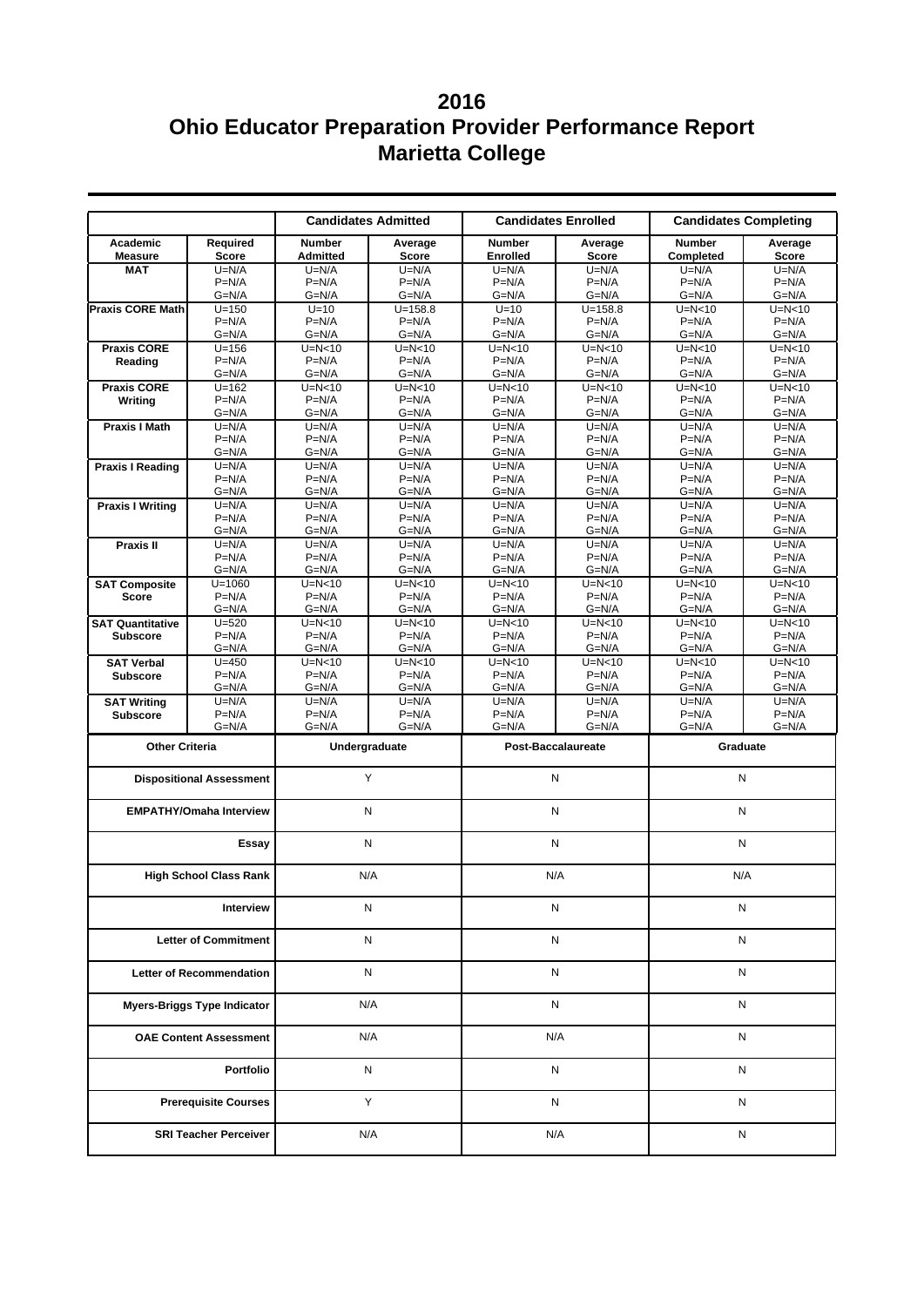| <b>Other Criteria</b><br>Undergraduate            |     | Post-Baccalaureate | Graduate |  |
|---------------------------------------------------|-----|--------------------|----------|--|
| <b>Superintendent Statement of</b><br>Sponsorship | N/A | N/A                | Ν        |  |
| <b>Teacher Insight</b>                            | N   | N                  | Ν        |  |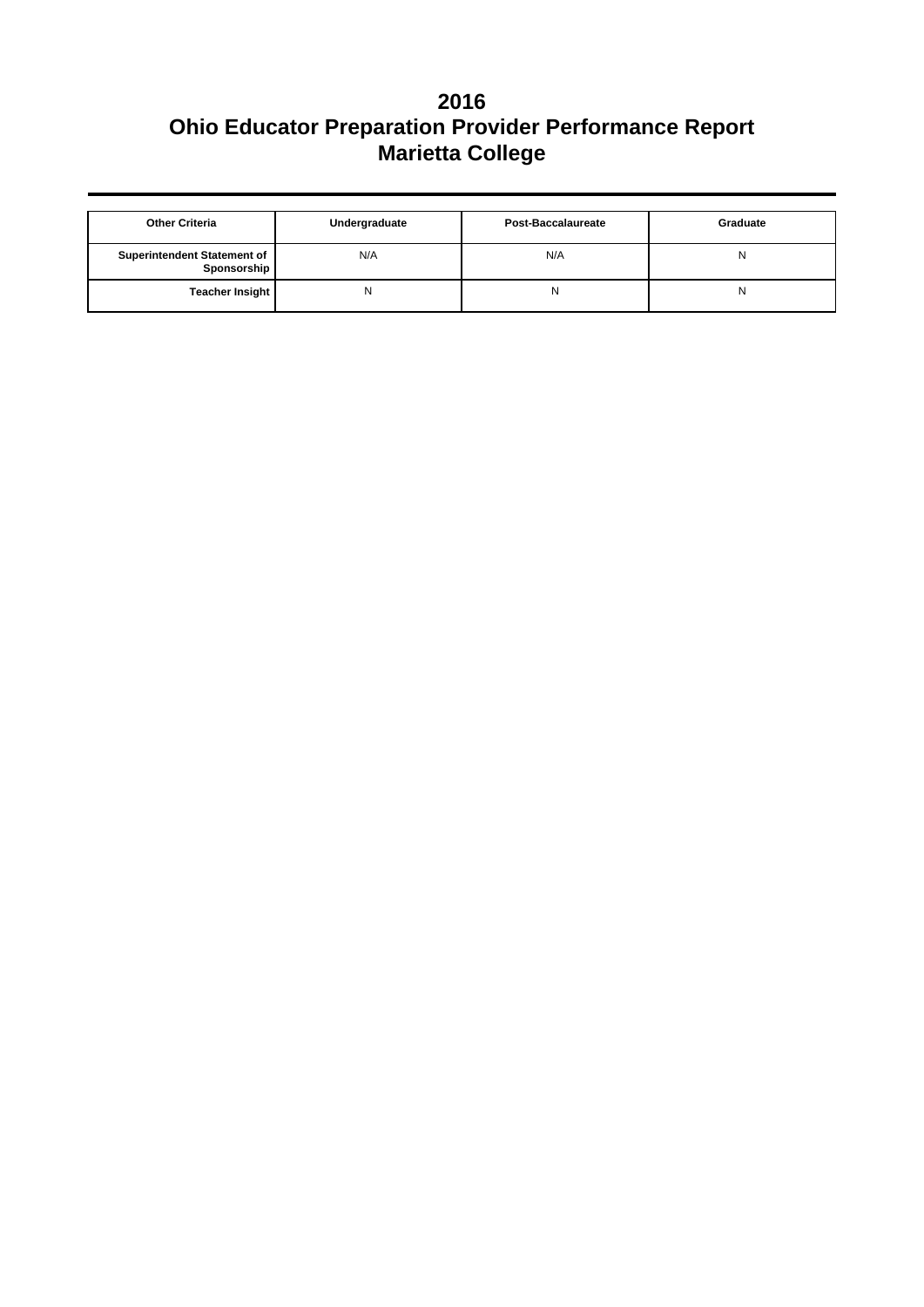| <b>Candidates Admitted</b>                 |                   | <b>Candidates Enrolled</b><br><b>Candidates Completing</b> |                       |                                  |                         |                            |                  |
|--------------------------------------------|-------------------|------------------------------------------------------------|-----------------------|----------------------------------|-------------------------|----------------------------|------------------|
| Academic<br><b>Measure</b>                 | Required<br>Score | <b>Number</b><br><b>Admitted</b>                           | Average<br>Score      | <b>Number</b><br><b>Enrolled</b> | Average<br><b>Score</b> | <b>Number</b><br>Completed | Average<br>Score |
| <b>ACT Math</b>                            | N/A               | N/A                                                        | N/A                   | N/A                              | N/A                     | N/A                        | N/A              |
| <b>Subscore</b>                            |                   |                                                            |                       |                                  |                         |                            |                  |
| <b>GPA - Graduate</b>                      | N/A               | N/A                                                        | N/A                   | N/A                              | N/A                     | N/A                        | N/A              |
| Praxis II                                  | N/A               | N/A                                                        | N/A                   | N/A                              | N/A                     | N/A                        | N/A              |
| <b>GRE Verbal</b><br><b>Subscore</b>       | N/A               | N/A                                                        | N/A                   | N/A                              | N/A                     | N/A                        | N/A              |
| <b>GRE Composite</b><br><b>Score</b>       | N/A               | N/A                                                        | N/A                   | N/A                              | N/A                     | N/A                        | N/A              |
| GPA-<br>Undergraduate                      | N/A               | N/A                                                        | N/A                   | N/A                              | N/A                     | N/A                        | N/A              |
| <b>ACT Composite</b><br><b>Score</b>       | N/A               | N/A                                                        | N/A                   | N/A                              | N/A                     | N/A                        | N/A              |
| Praxis I Math                              | N/A               | N/A                                                        | N/A                   | N/A                              | N/A                     | N/A                        | N/A              |
| <b>Praxis I Reading</b>                    | N/A               | N/A                                                        | N/A                   | N/A                              | N/A                     | N/A                        | N/A              |
| GPA - High School                          | N/A               | N/A                                                        | N/A                   | N/A                              | N/A                     | N/A                        | N/A              |
| <b>Praxis I Writing</b>                    | N/A               | N/A                                                        | N/A                   | N/A                              | N/A                     | N/A                        | N/A              |
| <b>SAT Verbal</b><br><b>Subscore</b>       | N/A               | N/A                                                        | N/A                   | N/A                              | N/A                     | N/A                        | N/A              |
| <b>SAT Quantitative</b><br><b>Subscore</b> | N/A               | N/A                                                        | N/A                   | N/A                              | N/A                     | N/A                        | N/A              |
| <b>MAT</b>                                 | N/A               | N/A                                                        | N/A                   | N/A                              | N/A                     | N/A                        | N/A              |
| <b>ACT English</b><br><b>Subscore</b>      | N/A               | N/A                                                        | N/A                   | N/A                              | N/A                     | N/A                        | N/A              |
| <b>GRE Writing</b><br><b>Subscore</b>      | N/A               | N/A                                                        | N/A                   | N/A                              | N/A                     | N/A                        | N/A              |
| <b>SAT Composite</b><br><b>Score</b>       | N/A               | N/A                                                        | N/A                   | N/A                              | N/A                     | N/A                        | N/A              |
| <b>GRE Quantitative</b><br><b>Subscore</b> | N/A               | N/A                                                        | N/A                   | N/A                              | N/A                     | N/A                        | N/A              |
| <b>ACT Reading</b><br>Subscore             | N/A               | N/A                                                        | N/A                   | N/A                              | N/A                     | N/A                        | N/A              |
| <b>SAT Writing</b><br><b>Subscore</b>      | N/A               | N/A                                                        | N/A                   | N/A                              | N/A                     | N/A                        | N/A              |
|                                            |                   |                                                            | <b>Other Criteria</b> |                                  |                         |                            |                  |
| <b>Dispositional Assessment</b>            |                   |                                                            | ${\sf N}$             |                                  |                         |                            |                  |
| <b>EMPATHY/Omaha Interview</b>             |                   |                                                            |                       | ${\sf N}$                        |                         |                            |                  |

## **Principal Preparation Programs**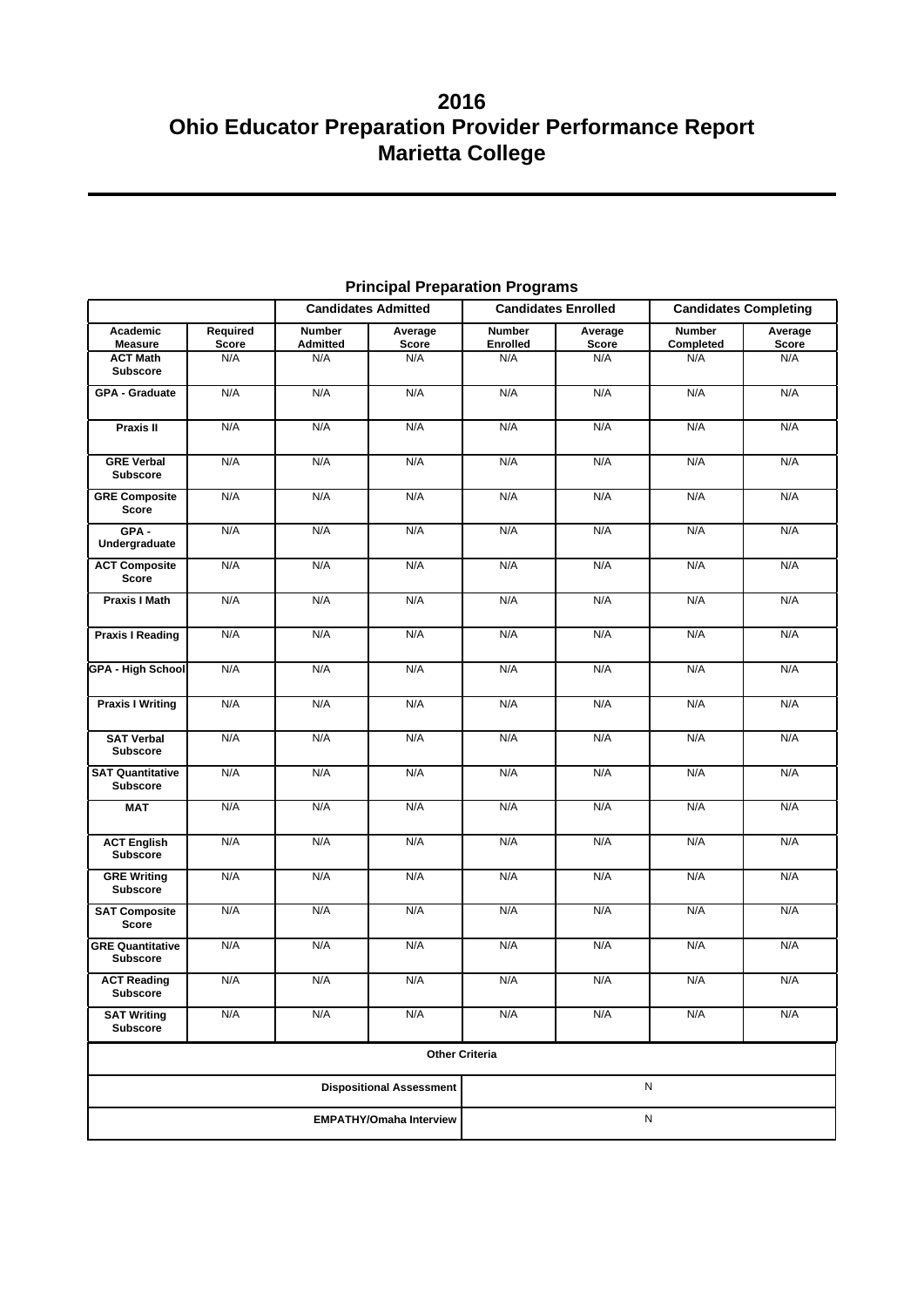| <b>Other Criteria</b>                   |           |  |  |  |  |
|-----------------------------------------|-----------|--|--|--|--|
| Essay                                   | N         |  |  |  |  |
| Interview                               | ${\sf N}$ |  |  |  |  |
| <b>Letter of Commitment</b>             | N         |  |  |  |  |
| <b>Letter of Recommendation</b>         | N         |  |  |  |  |
| <b>Myers-Briggs Type Indicator</b>      | N         |  |  |  |  |
| Portfolio                               | ${\sf N}$ |  |  |  |  |
| <b>Prerequisite Courses</b>             | N         |  |  |  |  |
| <b>SRI Teacher Perceiver</b>            | ${\sf N}$ |  |  |  |  |
| Superintendent Statement of Sponsorship | ${\sf N}$ |  |  |  |  |
| <b>Teacher Insight</b>                  | ${\sf N}$ |  |  |  |  |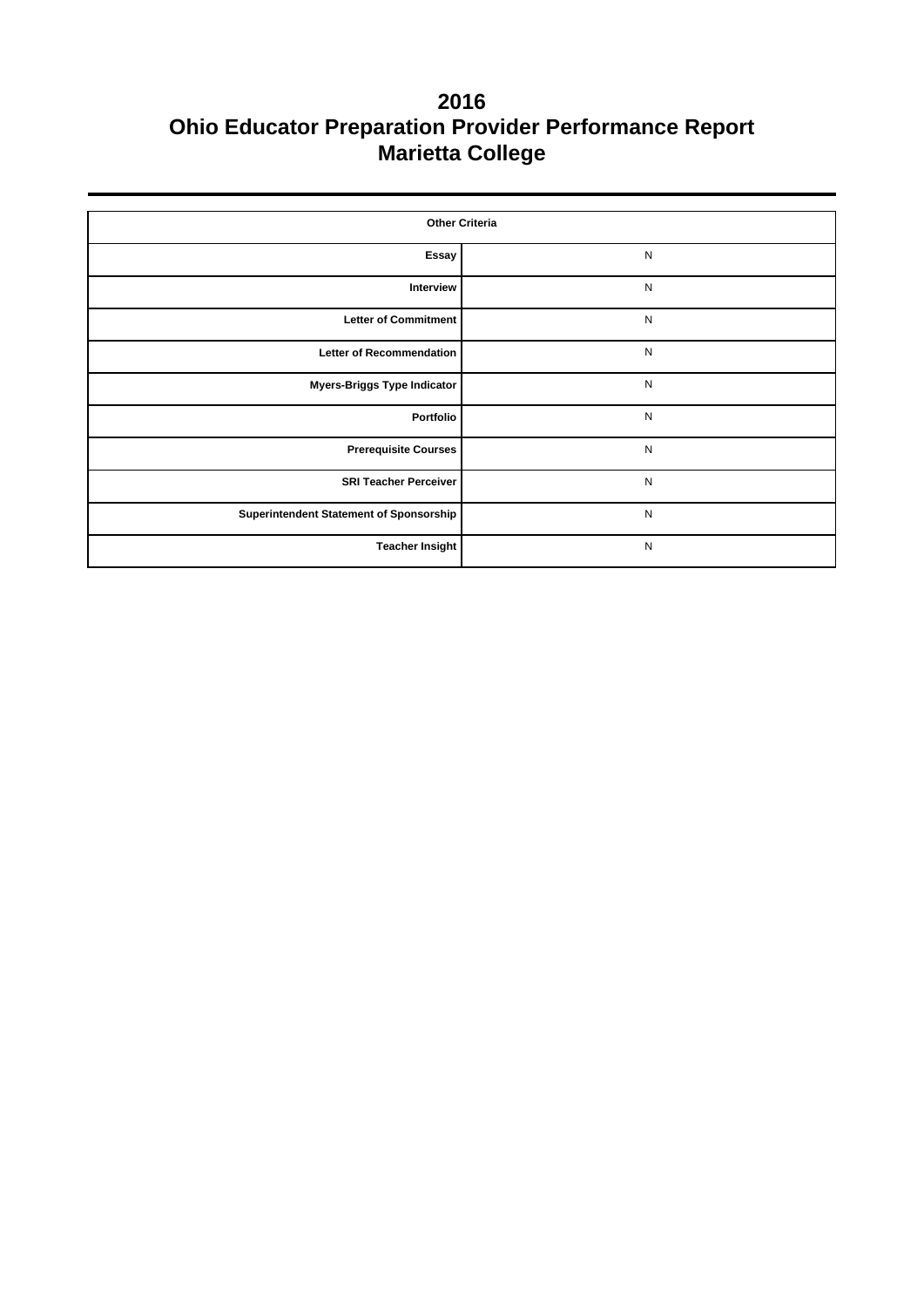### **Pre-Service Teacher Survey Results**

Reporting Period from Sept 1, 2015 to Aug 31, 2016

#### **Description of Data:**

To gather information on student satisfaction with the quality of preparation provided by their educator preparation programs, the Ohio Department of Higher Education administers a survey aligned with the Ohio Standards for the Teaching Profession (OSTP), Ohio licensure requirements, and elements of national accreditation. All Ohio candidates receive an invitation to complete the survey during their professional internship (student teaching). The results of this survey are reflected here. A total of 3,445 respondents completed the survey statewide for a response rate of 69 percent.

#### **Marietta College Survey Response Rate = 90.91%**

**Total Survey Responses = 10**

#### **1=Strongly Disagree 2=Disagree 3=Agree 4=Strongly Agree**

| No.            | Question                                                                                                                                                                                                               | Institution<br>Average | <b>State</b><br>Average |
|----------------|------------------------------------------------------------------------------------------------------------------------------------------------------------------------------------------------------------------------|------------------------|-------------------------|
| $\mathbf{1}$   | My teacher licensure program prepared me with knowledge of research on how students<br>learn.                                                                                                                          | 3.60                   | 3.50                    |
| $\overline{2}$ | My teacher licensure program prepared me to recognize characteristics of gifted students,<br>students with disabilities, and at-risk students in order to plan and deliver appropriate<br>instruction.                 | 3.60                   | 3.31                    |
| 3              | My teacher licensure program prepared me with high levels of knowledge and the academic<br>content I plan to teach.                                                                                                    | 3.60                   | 3.33                    |
| $\overline{4}$ | My teacher licensure program prepared me to identify instructional strategies appropriate to<br>my content area.                                                                                                       | 3.40                   | 3.46                    |
| 5              | My teacher licensure program prepared me to understand the importance of linking<br>interdisciplinary experiences.                                                                                                     | 3.40                   | 3.38                    |
| 6              | My teacher licensure program prepared me to align instructional goals and activities with<br>Ohio's academic content standards, including the Common Core State Standards.                                             | 3.70                   | 3.61                    |
| $\overline{7}$ | My teacher licensure program prepared me to use assessment data to inform instruction.                                                                                                                                 | 3.50                   | 3.44                    |
| 8              | My teacher licensure program prepared me to clearly communicate learning goals to students.                                                                                                                            | 3.70                   | 3.46                    |
| 9              | My teacher licensure program prepared me to apply knowledge of how students learn, to<br>inform instruction.                                                                                                           | 3.90                   | 3.53                    |
| 10             | My teacher licensure program prepared me to differentiate instruction to support the learning<br>needs of all students, including students identified as gifted, students with disabilities, and at-<br>risk students. | 3.60                   | 3.42                    |
| 11             | My teacher licensure program prepared me to identify strategies to increase student<br>motivation and interest in topics of study.                                                                                     | 3.40                   | 3.37                    |
| 12             | My teacher licensure program prepared me to create learning situations in which students<br>work independently, collaboratively, and/or a whole class.                                                                 | 3.60                   | 3.57                    |
| 13             | My teacher licensure program prepared me to use strategies for effective classroom<br>management.                                                                                                                      | 3.60                   | 3.30                    |
| 14             | My teacher licensure program prepared me to communicate clearly and effectively.                                                                                                                                       | 3.80                   | 3.53                    |
| 15             | My teacher licensure program prepared me to understand the importance of communication                                                                                                                                 | 3.60                   | 3.51                    |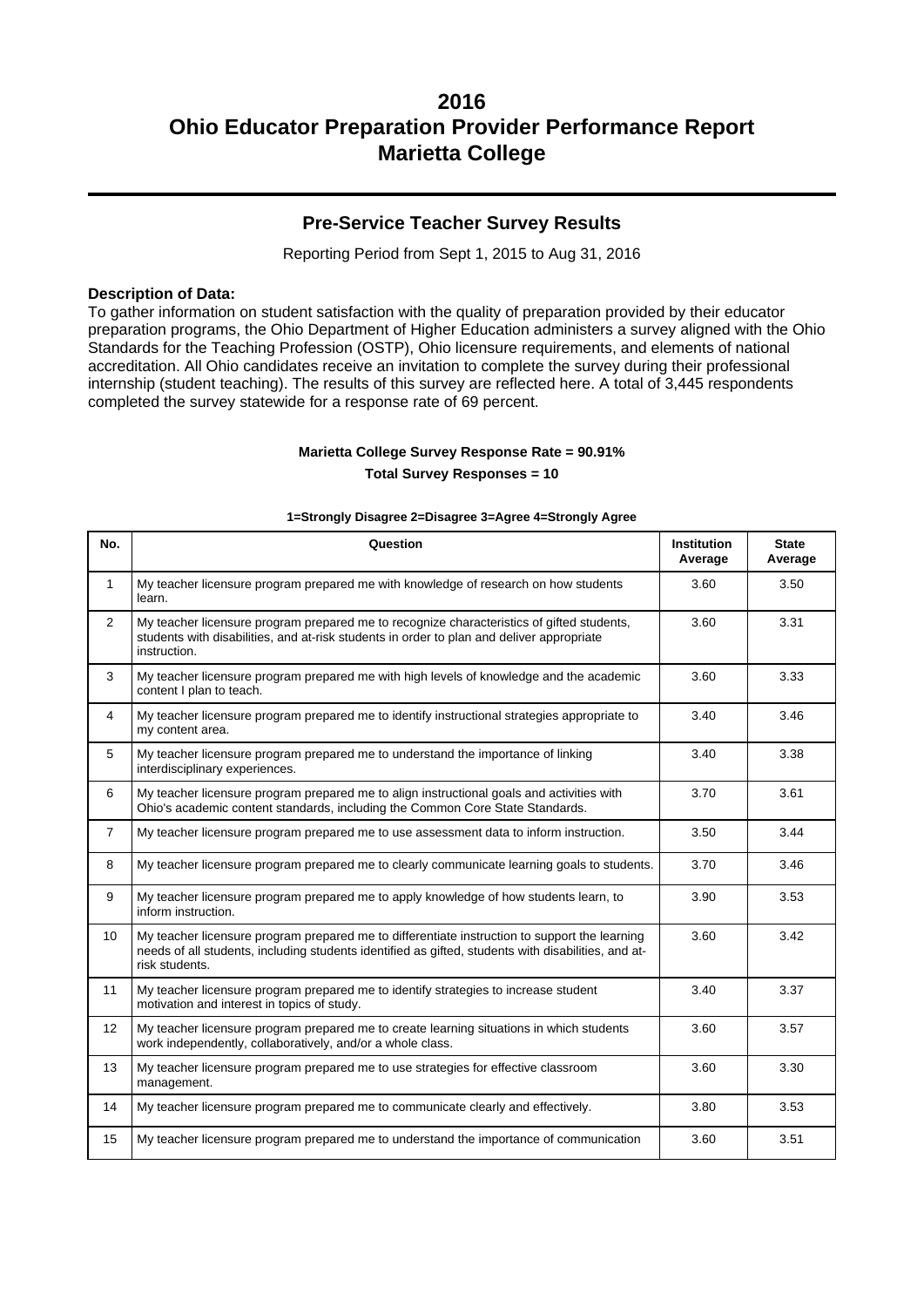| No. | Question                                                                                                                                                                  | Institution<br>Average | <b>State</b><br>Average |
|-----|---------------------------------------------------------------------------------------------------------------------------------------------------------------------------|------------------------|-------------------------|
|     | with families and caregivers.                                                                                                                                             |                        |                         |
| 16  | My teacher licensure program prepared me to understand, uphold, and follow professional<br>ethics, policies, and legal codes of professional conduct.                     | 3.70                   | 3.67                    |
| 17  | My teacher licensure program prepared me to use a variety of diagnostic, formative, and<br>summative assessments.                                                         | 3.60                   | 3.52                    |
| 18  | My teacher licensure program prepared me to communicate high expectations for all students.                                                                               | 3.80                   | 3.63                    |
| 19  | My teacher licensure program prepared me to understand students, diverse cultures,<br>language skills, and experiences.                                                   | 3.60                   | 3.46                    |
| 20  | My teacher licensure program prepared me to treat all students fairly and establish an<br>environment that is respectful, supportive, and caring.                         | 3.80                   | 3.71                    |
| 21  | My teacher licensure program prepared me to use technology to enhance teaching and<br>student learning.                                                                   | 3.30                   | 3.37                    |
| 22  | My teacher licensure program prepared me to collaborate with colleagues and members of<br>the community when and where appropriate.                                       | 3.60                   | 3.49                    |
| 23  | My teacher licensure program collected evidence of my performance on multiple measures to<br>monitor my progress.                                                         | 3.40                   | 3.50                    |
| 24  | My teacher licensure program provided me with knowledge of the Ohio Licensure Program<br>standards for my discipline (e.g. NAEYC, CEC, NCTM).                             | 3.50                   | 3.21                    |
| 25  | My teacher licensure program provided me with knowledge of the operation of Ohio schools<br>as delineated in the Ohio Department of Education School Operating Standards. | 3.30                   | 3.07                    |
| 26  | My teacher licensure program provided me with knowledge of the requirements for the Ohio<br>Resident Educator Program.                                                    | 3.30                   | 2.96                    |
| 27  | My teacher licensure program provided me with knowledge of the Ohio Standards for the<br>Teaching Profession.                                                             | 3.50                   | 3.31                    |
| 28  | My teacher licensure program provided me with knowledge of the Ohio Standards for<br>Professional Development.                                                            | 3.40                   | 3.17                    |
| 29  | My teacher licensure program provided me with knowledge of the Ohio Academic Content<br>Standards, including the Common Core State Standards.                             | 3.70                   | 3.59                    |
| 30  | My teacher licensure program provided me with knowledge of the Value-added Growth<br>Measure as defined by the Ohio State Board of Education.                             | 3.30                   | 2.94                    |
| 31  | My teacher licensure program provided field experiences that supported my development as<br>an effective educator focused on student learning.                            | 3.90                   | 3.64                    |
| 32  | My teacher licensure program provided field experiences in a variety of settings (urban,<br>suburban, and rural).                                                         | 3.20                   | 3.41                    |
| 33  | My teacher licensure program provided student teaching experience(s) that supported my<br>development as an effective educator focused on student learning.               | 3.80                   | 3.68                    |
| 34  | My teacher licensure program provided cooperating teachers who supported me through<br>observation and conferences (face-to-face or via electronic media).                | 3.80                   | 3.65                    |
| 35  | My teacher licensure program provided university supervisors who supported me through<br>observation and conferences (face-to-face or via electronic media).              | 3.60                   | 3.62                    |
| 36  | My teacher licensure program provided opportunities to work with diverse students (including<br>gifted students, students with disabilities, and at-risk students).       | 3.70                   | 3.49                    |
| 37  | My teacher licensure program provided opportunities to understand students' diverse cultures,<br>languages, and experiences.                                              | 3.40                   | 3.46                    |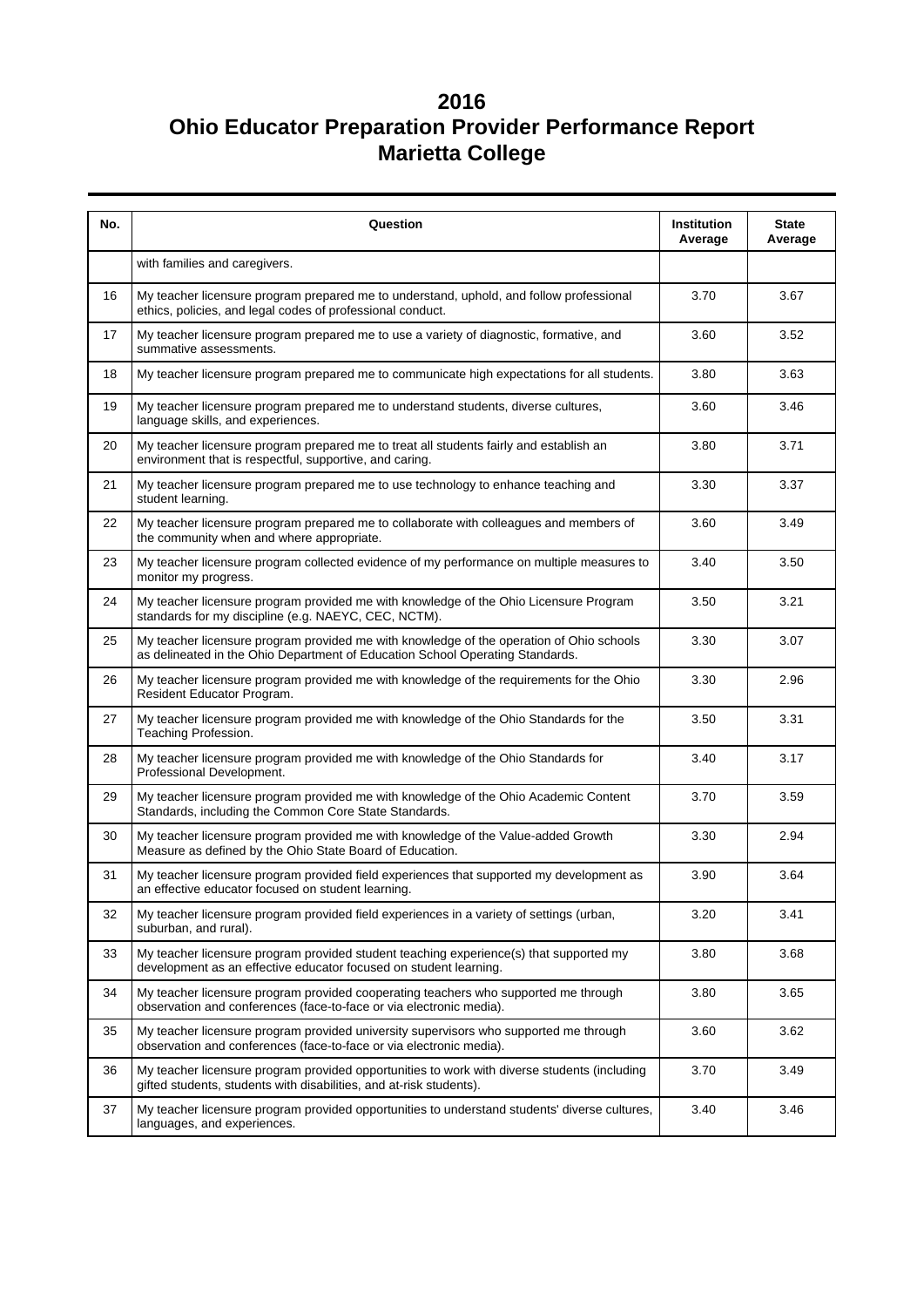| No. | Question                                                                                                                         | <b>Institution</b><br>Average | <b>State</b><br>Average |
|-----|----------------------------------------------------------------------------------------------------------------------------------|-------------------------------|-------------------------|
| 38  | My teacher licensure program provided opportunities to work with diverse teachers.                                               | 3.50                          | 3.29                    |
| 39  | My teacher licensure program provided opportunities to interact with diverse faculty.                                            | 3.50                          | 3.32                    |
| 40  | My teacher licensure program provided opportunities to work and study with diverse peers.                                        | 3.50                          | 3.34                    |
| 41  | Overall, the faculty in my teacher licensure program demonstrated in-depth knowledge of their<br>field.                          | 3.80                          | 3.64                    |
| 42  | Overall, the faculty in my teacher licensure program used effective teaching methods that<br>helped promote learning.            | 3.60                          | 3.52                    |
| 43  | Overall, the faculty in my teacher licensure program modeled respect for diverse populations.                                    | 3.50                          | 3.64                    |
| 44  | Overall, the faculty in my teacher licensure program integrated diversity-related subject matter<br>within coursework.           | 3.40                          | 3.51                    |
| 45  | Overall, the faculty in my teacher licensure program used technology to facilitate teaching and<br>learning.                     | 3.60                          | 3.51                    |
| 46  | Overall, the faculty in my teacher licensure program conducted themselves in a professional<br>manner.                           | 3.90                          | 3.67                    |
| 47  | My teacher licensure program provided clearly articulated policies published to facilitate<br>progression to program completion. | 3.60                          | 3.42                    |
| 48  | My teacher licensure program provided opportunities to voice concerns about the program.                                         | 2.90                          | 3.19                    |
| 49  | My teacher licensure program provided advising to facilitate progression to program<br>completion.                               | 3.30                          | 3.42                    |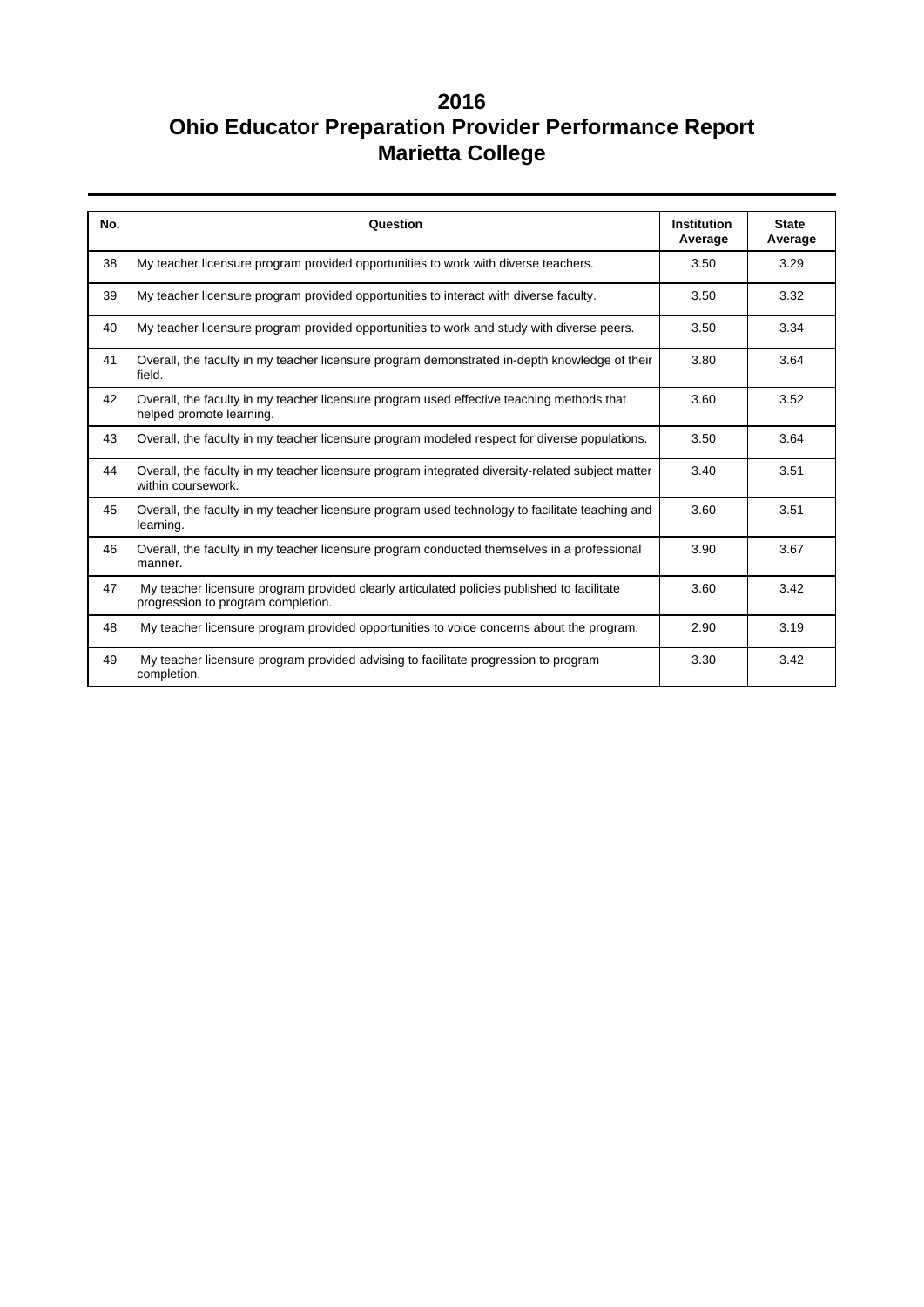### **Statewide Survey of OHIO Resident Educators' Reflections on their Educator Preparation Program**

Reporting Period from Sept 1, 2015 to Aug 31, 2016

#### **Description of Data:**

To gather information on alumni satisfaction with the quality of preparation provided by their educator preparation programs, the Ohio Department of Higher Education administers a survey aligned with the Ohio Standards for the Teaching Profession (OSTP), Ohio licensure requirements, and elements of national accreditation. All Ohio Resident Educators who completed their preparation in Ohio receive an invitation to complete the survey in the fall semester as they enter Year 2 of the Resident Educator program. A total of 1,910 respondents completed the survey statewide for a response rate of 29 percent.

| No.            | Question                                                                                                                                                                                                               | <b>Institution</b><br>Average | <b>State</b><br>Average |
|----------------|------------------------------------------------------------------------------------------------------------------------------------------------------------------------------------------------------------------------|-------------------------------|-------------------------|
| $\mathbf{1}$   | My teacher licensure program prepared me with knowledge of research on how students<br>learn.                                                                                                                          | 3.50                          | 3.42                    |
| $\overline{2}$ | My teacher licensure program prepared me to recognize characteristics of gifted students,<br>students with disabilities, and at-risk students in order to plan and deliver appropriate<br>instruction.                 | 3.40                          | 3.20                    |
| 3              | My teacher licensure program prepared me with high levels of knowledge and the academic<br>content I plan to teach.                                                                                                    | 3.40                          | 3.34                    |
| $\overline{4}$ | My teacher licensure program prepared me to identify instructional strategies appropriate to<br>my content area.                                                                                                       | 3.30                          | 3.38                    |
| 5              | My teacher licensure program prepared me to understand the importance of linking<br>interdisciplinary experiences.                                                                                                     | 3.20                          | 3.29                    |
| 6              | My teacher licensure program prepared me to align instructional goals and activities with<br>Ohio's academic content standards, including the Common Core State Standards.                                             | 3.40                          | 3.44                    |
| $\overline{7}$ | My teacher licensure program prepared me to use assessment data to inform instruction.                                                                                                                                 | 3.50                          | 3.34                    |
| 8              | My teacher licensure program prepared me to clearly communicate learning goals to students.                                                                                                                            | 3.30                          | 3.36                    |
| 9              | My teacher licensure program prepared me to apply knowledge of how students learn, to<br>inform instruction.                                                                                                           | 3.40                          | 3.41                    |
| 10             | My teacher licensure program prepared me to differentiate instruction to support the learning<br>needs of all students, including students identified as gifted, students with disabilities, and at-<br>risk students. | 3.30                          | 3.28                    |
| 11             | My teacher licensure program prepared me to identify strategies to increase student<br>motivation and interest in topics of study.                                                                                     | 3.30                          | 3.25                    |
| 12             | My teacher licensure program prepared me to create learning situations in which students<br>work independently, collaboratively, and/or a whole class.                                                                 | 3.40                          | 3.38                    |
| 13             | My teacher licensure program prepared me to use strategies for effective classroom<br>management.                                                                                                                      | 3.30                          | 3.21                    |
| 14             | My teacher licensure program prepared me to communicate clearly and effectively.                                                                                                                                       | 3.40                          | 3.43                    |

#### **1=Strongly Disagree 2=Disagree 3=Agree 4=Strongly Agree**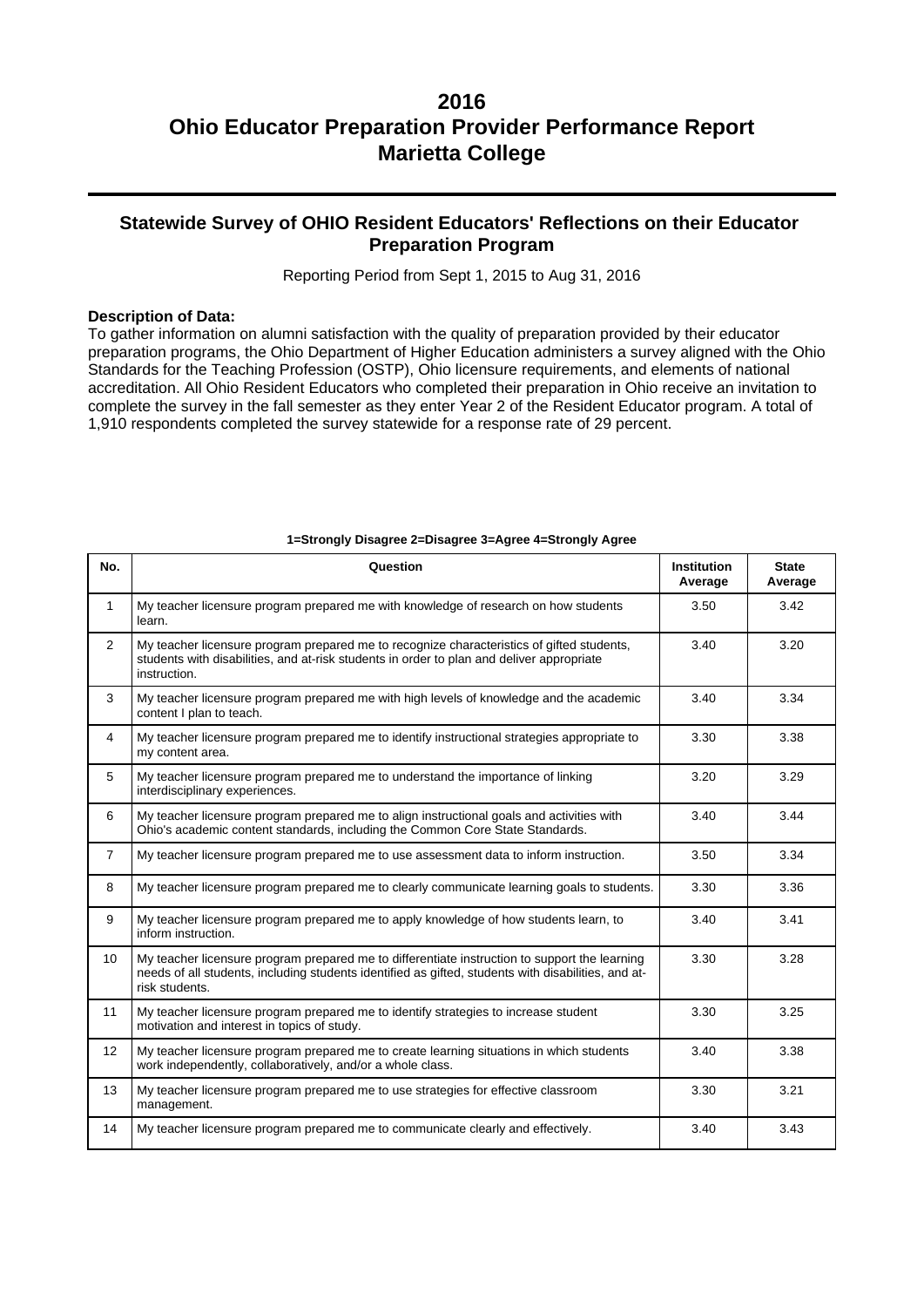| No. | Question                                                                                                                                                                  | <b>Institution</b><br>Average | <b>State</b><br>Average |
|-----|---------------------------------------------------------------------------------------------------------------------------------------------------------------------------|-------------------------------|-------------------------|
| 15  | My teacher licensure program prepared me to understand the importance of communication<br>with families and caregivers.                                                   | 3.40                          | 3.38                    |
| 16  | My teacher licensure program prepared me to understand, uphold, and follow professional<br>ethics, policies, and legal codes of professional conduct.                     | 3.60                          | 3.57                    |
| 17  | My teacher licensure program prepared me to use a variety of diagnostic, formative, and<br>summative assessments.                                                         | 3.40                          | 3.39                    |
| 18  | My teacher licensure program prepared me to understand students' diverse cultures,<br>language skills, and experiences.                                                   | 3.20                          | 3.30                    |
| 19  | My teacher licensure program prepared me to treat all students fairly and establish an<br>environment that is respectful, supportive, and caring.                         | 3.50                          | 3.58                    |
| 20  | My teacher licensure program prepared me to use technology to enhance teaching and<br>student learning.                                                                   | 3.40                          | 3.28                    |
| 21  | My teacher licensure program prepared me to collaborate with colleagues and members of<br>the community when and where appropriate.                                       | 3.40                          | 3.40                    |
| 22  | My teacher licensure program collected evidence of my performance on multiple measures to<br>monitor my progress.                                                         | 3.50                          | 3.35                    |
| 23  | My teacher licensure program provided me with knowledge of the Ohio Licensure Program<br>standards for my discipline (e.g. NAEYC, CEC, NCTM).                             | 3.10                          | 3.11                    |
| 24  | My teacher licensure program provided me with knowledge of the operation of Ohio schools<br>as delineated in the Ohio Department of Education School Operating Standards. | 3.20                          | 2.89                    |
| 25  | My teacher licensure program provided me with knowledge of the requirements for the<br>Resident Educator License.                                                         | 3.20                          | 2.89                    |
| 26  | My teacher licensure program provided me with knowledge of the Ohio Standards for the<br>Teaching Profession.                                                             | 3.10                          | 3.22                    |
| 27  | My teacher licensure program provided me with knowledge of the Ohio Standards for<br>Professional Development.                                                            | 3.20                          | 3.07                    |
| 28  | My teacher licensure program provided me with knowledge of the Ohio Academic Content<br>Standards, including the Common Core State Standards.                             | 3.40                          | 3.33                    |
| 29  | My teacher licensure program provided me with knowledge of the Value-added Growth<br>Measure as defined by the Ohio State Board of Education.                             | 3.40                          | 2.79                    |
| 30  | My teacher licensure program provided field experiences that supported my development as<br>an effective educator focused on student learning.                            | 3.50                          | 3.55                    |
| 31  | My teacher licensure program provided field experiences in a variety of settings (urban,<br>suburban, and rural).                                                         | 3.30                          | 3.37                    |
| 32  | My teacher licensure program provided student teaching experience(s) that supported my<br>development as an effective educator focused on student learning.               | 3.60                          | 3.56                    |
| 33  | My teacher licensure program provided cooperating teachers who supported me through<br>observation and conferences (face-to-face or via electronic media).                | 3.60                          | 3.53                    |
| 34  | My teacher licensure program provided university supervisors who supported me through<br>observation and conferences (face-to-face or via electronic media).              | 3.40                          | 3.50                    |
| 35  | My teacher licensure program provided opportunities to work with diverse students (including<br>gifted students, students with disabilities, and at-risk students).       | 3.30                          | 3.30                    |
| 36  | My teacher licensure program provided opportunities to understand students' diverse cultures,<br>languages, and experiences.                                              | 3.10                          | 3.31                    |
| 37  | My teacher licensure program provided opportunities to work with diverse teachers.                                                                                        | 3.30                          | 3.21                    |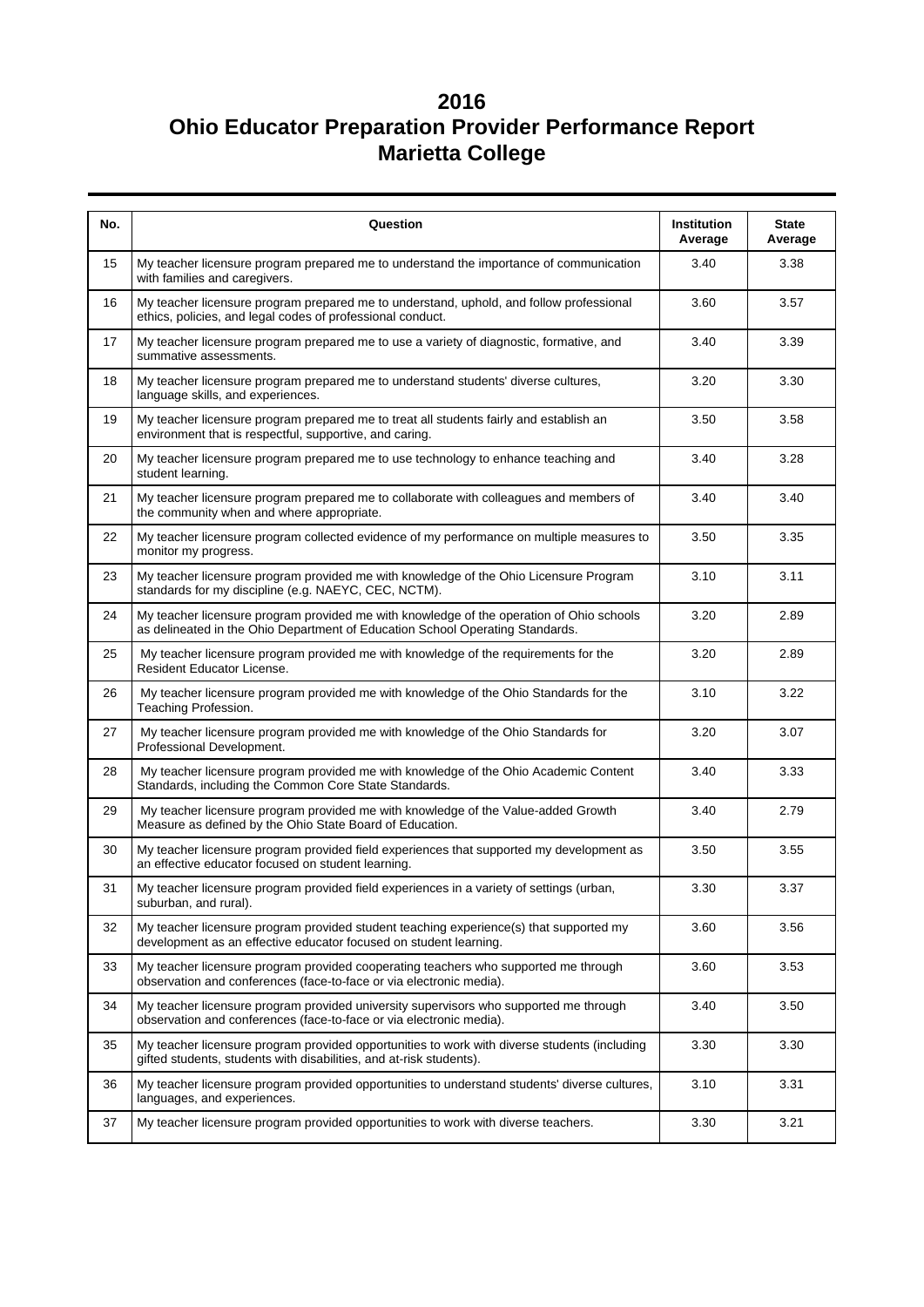| No. | Question                                                                                                                                    | <b>Institution</b><br>Average | <b>State</b><br>Average |
|-----|---------------------------------------------------------------------------------------------------------------------------------------------|-------------------------------|-------------------------|
| 38  | My teacher licensure program provided opportunities to interact with diverse faculty.                                                       | 3.20                          | 3.22                    |
| 39  | My teacher licensure program provided opportunities to work and study with diverse peers.                                                   | 3.20                          | 3.28                    |
| 40  | Overall, the faculty in my teacher licensure program demonstrated in-depth knowledge of their<br>field.                                     | 3.40                          | 3.53                    |
| 41  | Overall, the faculty in my teacher licensure program used effective teaching methods that<br>helped promote learning.                       | 3.50                          | 3.45                    |
| 42  | Overall, the faculty in my teacher licensure program modeled respect for diverse populations.                                               | 3.50                          | 3.52                    |
| 43  | Overall, the faculty in my teacher licensure program integrated diversity-related subject matter<br>within coursework.                      | 3.50                          | 3.42                    |
| 44  | Overall, the faculty in my teacher licensure program used technology to facilitate teaching and<br>learning.                                | 3.20                          | 3.39                    |
| 45  | Overall, the faculty in my teacher licensure program conducted themselves in a professional<br>manner.                                      | 3.50                          | 3.57                    |
| 46  | My teacher licensure program provided clearly articulated policies published to facilitate<br>progression to program completion.            | 3.50                          | 3.35                    |
| 47  | My teacher licensure program provided opportunities to voice concerns about the program.                                                    | 3.50                          | 3.19                    |
| 48  | My teacher licensure program provided advising to facilitate progression to program<br>completion.                                          | 3.50                          | 3.34                    |
| 49  | My teacher licensure program provided prepared me with the knowledge and skills necessary<br>to enter the classroom as a Resident Educator. | 3.30                          | 3.27                    |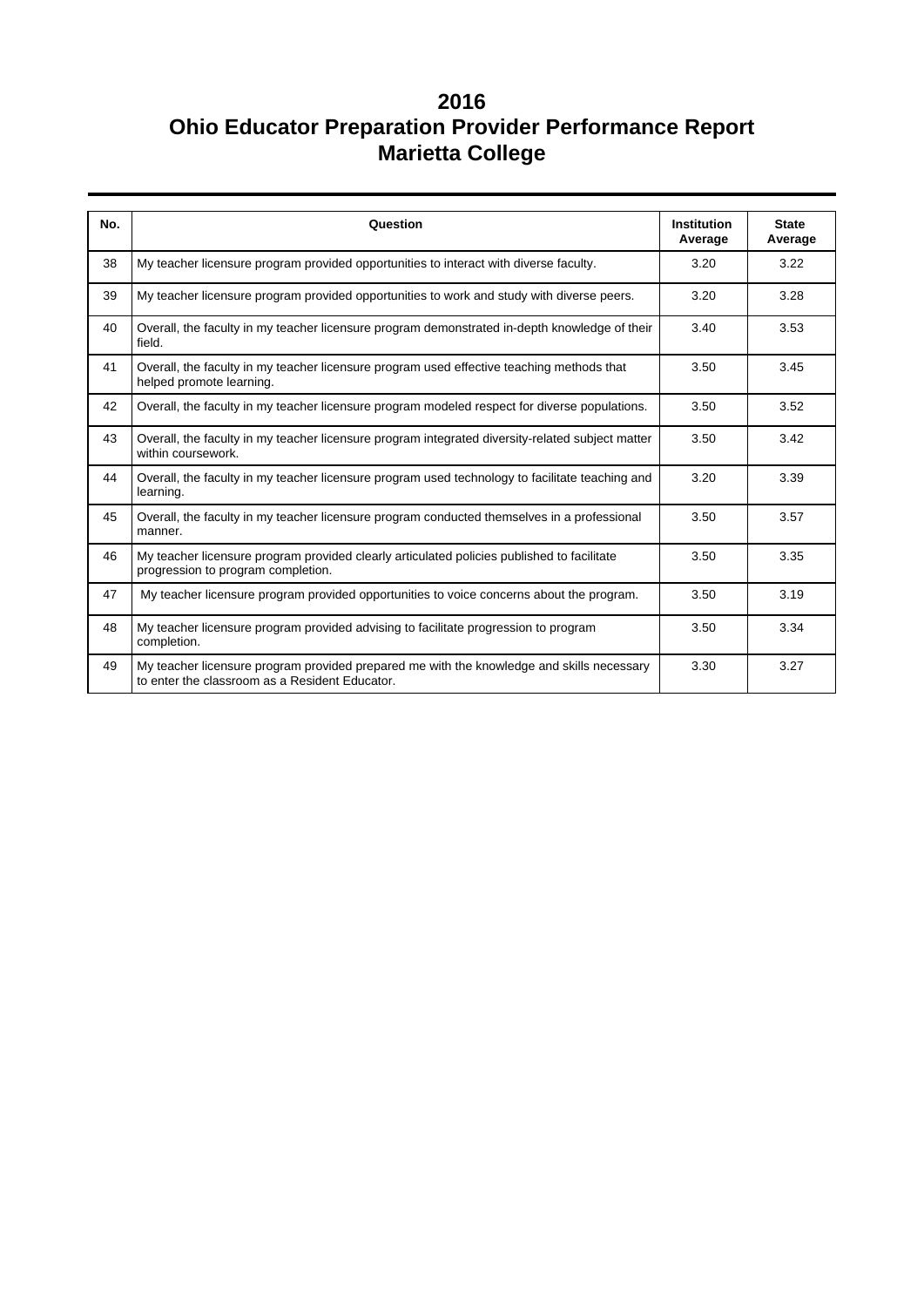### **Principal Intern Survey Results**

Reporting Period from Sept 1, 2015 to Aug 31, 2016

#### **Description of Data:**

To gather information the quality of preparation provided by their educator preparation providers, the Ohio Department of Higher Education distributes a survey to Ohio principal interns. Questions on the survey are aligned with the Ohio Standards for Principals, Ohio licensure requirements, and elements of national accreditation. A total of 274 respondents completed the survey statewide for a response rate of 29 percent.

| No.            | Question                                                                                                                                                                                                       | <b>Institution</b><br>Average | <b>State</b><br>Average |
|----------------|----------------------------------------------------------------------------------------------------------------------------------------------------------------------------------------------------------------|-------------------------------|-------------------------|
| 1              | My program prepared me to lead and facilitate continuous improvement efforts within a school<br>building setting.                                                                                              | N/A                           | 3.46                    |
| $\overline{2}$ | My program prepared me to lead the processes of setting, monitoring, and achieving specific<br>and challenging goals for all students and staff.                                                               | N/A                           | 3.45                    |
| 3              | My program prepared me to anticipate, monitor, and respond to educational developments<br>affecting the school and its environment.                                                                            | N/A                           | 3.45                    |
| 4              | My program prepared me to lead instruction.                                                                                                                                                                    | N/A                           | 3.44                    |
| 5              | My program prepared me to ensure the instructional content being taught is aligned with the<br>academic standards (e.g. national, Common Core, state) and curriculum priorities of the<br>school and district. | N/A                           | 3.42                    |
| 6              | My program prepared me to ensure effective instructional practices meet the needs of all<br>students at high levels of learning.                                                                               | N/A                           | 3.45                    |
| $\overline{7}$ | My program prepared me to encourage and facilitate effective use of data by self and staff.                                                                                                                    | N/A                           | 3.49                    |
| 8              | My program prepared me to advocate for high levels of learning for all students, including<br>students identified as gifted, students with disabilities, and at-risk students.                                 | N/A                           | 3.50                    |
| 9              | My program prepared me to encourage and facilitate effective use of research by self and<br>staff.                                                                                                             | N/A                           | 3.44                    |
| 10             | My program prepared me to support staff in planning and implementing research-based<br>professional development and instructional practices.                                                                   | N/A                           | 3.47                    |
| 11             | My program prepared me to establish and maintain procedures and practices supporting staff<br>and students with a safe environment conducive to learning.                                                      | N/A                           | 3.49                    |
| 12             | My program prepared me to establish and maintain a nurturing school environment<br>addressing the physical and mental health needs of all.                                                                     | N/A                           | 3.49                    |
| 13             | My program prepared me to allocate resources, including technology, to support student and<br>staff learning.                                                                                                  | N/A                           | 3.33                    |
| 14             | My program prepared me to uphold and model professional ethics; local, state, and national<br>policies; and, legal codes of conduct                                                                            | N/A                           | 3.55                    |
| 15             | My program prepared me to share leadership with staff, students, parents, and community<br>members.                                                                                                            | N/A                           | 3.53                    |
| 16             | My program prepared me to establish effective working teams and developing structures for                                                                                                                      | N/A                           | 3.48                    |

#### **1=Strongly Disagree 2=Disagree 3=Agree 4=Strongly Agree**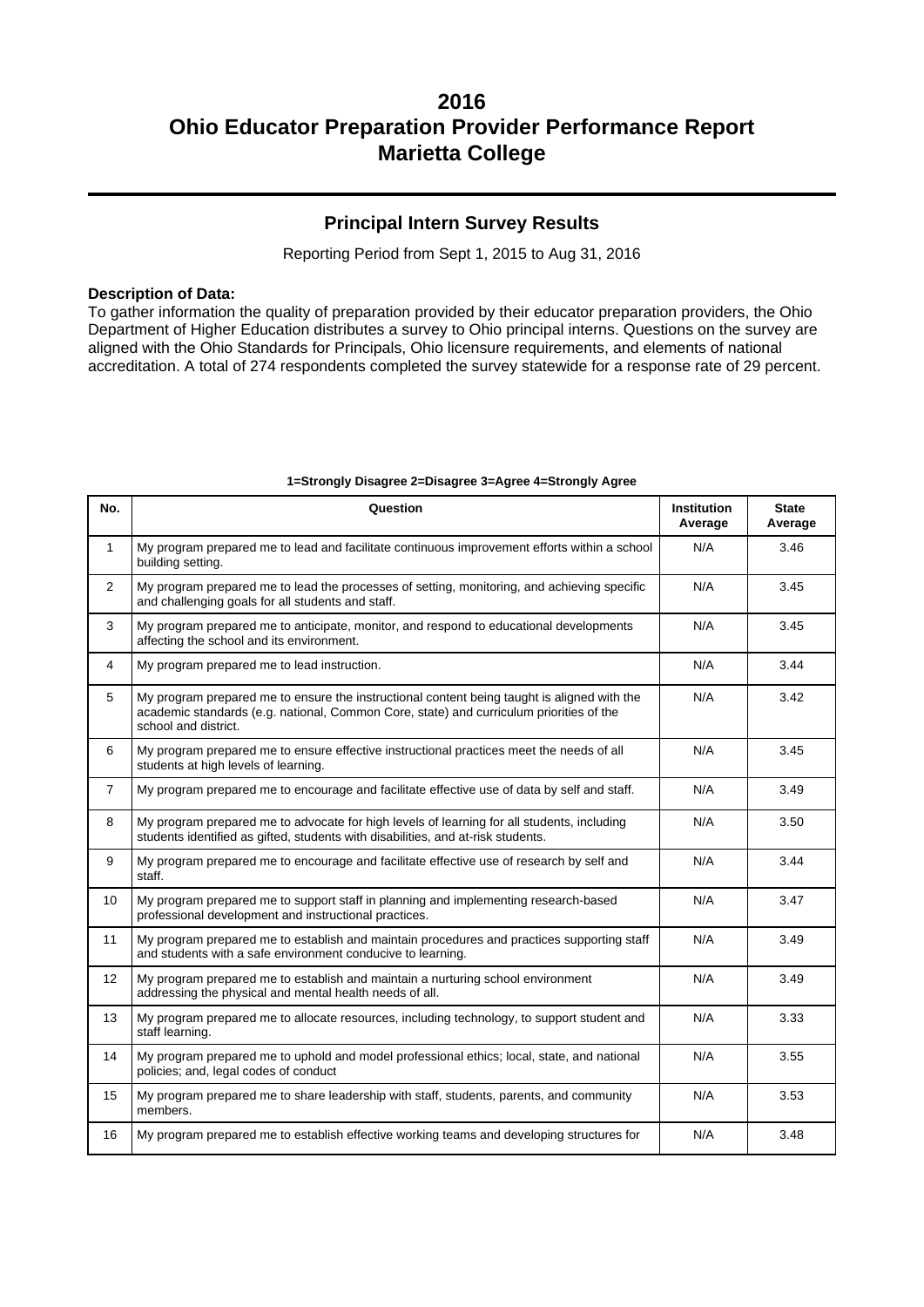| No. | Question                                                                                                                            | <b>Institution</b><br>Average | <b>State</b><br>Average |  |
|-----|-------------------------------------------------------------------------------------------------------------------------------------|-------------------------------|-------------------------|--|
|     | collaboration between teachers and educational support personnel.                                                                   |                               |                         |  |
| 17  | My program prepared me to foster positive professional relationships among staff.                                                   | N/A                           | 3.54                    |  |
| 18  | My program prepared me to support and advance the leadership capacity of educators.                                                 | N/A                           | 3.49                    |  |
| 19  | My program prepared me to utilize good communication skills, both verbal and written, with all<br>stakeholder audiences.            | N/A                           | 3.56                    |  |
| 20  | My program prepared me to connect the school with the community through print and<br>electronic media.                              | N/A                           | 3.36                    |  |
| 21  | My program prepared me to involve parents and communities in improving student learning.                                            | N/A                           | 3.46                    |  |
| 22  | My program prepared me to use community resources to improve student learning.                                                      | N/A                           | 3.41                    |  |
| 23  | My program prepared me to establish expectations for using culturally responsive practices<br>that acknowledge and value diversity. | N/A                           | 3.45                    |  |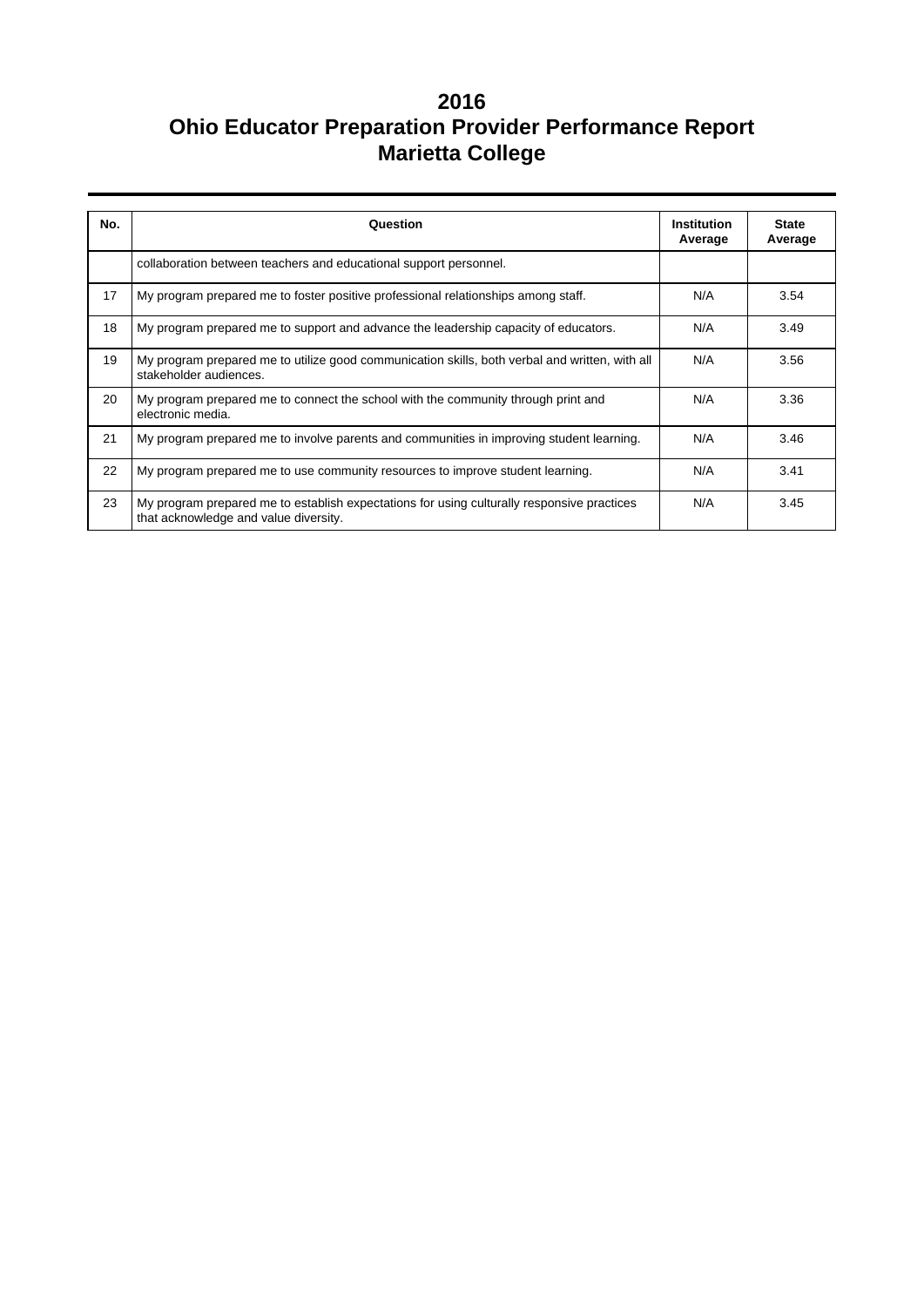### **Principal Internship Mentor Survey Results**

Reporting Period from Sept 1, 2015 to Aug 31, 2016

#### **Description of Data:**

To gather information the quality of preparation provided by their educator preparation programs, the Ohio Department of Higher Education distributes a survey to individuals who serve as mentors to Ohio principal interns. Questions on the survey are aligned with the Ohio Standards for Principals, Ohio licensure requirements, and elements of national accreditation. A total of 100 respondents completed the survey statewide for a response rate of 17 percent.

| No.            | Question                                                                                                                                                                                                                                                                     | <b>Institution</b><br>Average | <b>State</b><br>Average |
|----------------|------------------------------------------------------------------------------------------------------------------------------------------------------------------------------------------------------------------------------------------------------------------------------|-------------------------------|-------------------------|
| $\mathbf{1}$   | The principal preparation program prepared the school leader candidate to understand<br>leading and facilitating continuous improvement efforts within a school building setting.                                                                                            | N/A                           | 3.24                    |
| $\overline{2}$ | The principal preparation program prepared the school leader candidate to understand<br>leading the process of setting, monitoring, and achieving specific and challenging goals for all<br>students and staff.                                                              | N/A                           | 3.24                    |
| 3              | The principal preparation program prepared the school leader candidate to understand<br>anticipating, monitoring, and responding to educational developments affecting the school and<br>its environment.                                                                    | N/A                           | 3.28                    |
| $\overline{4}$ | The principal preparation program prepared the school leader candidate to understand<br>ensuring the instructional content being taught is aligned with the academic standards (i.e.,<br>national, Common Core, state) and curriculum priorities of the school and district. | N/A                           | 3.23                    |
| 5              | The principal preparation program prepared the school leader candidate to<br>understandEnsuring effective instructional practices that meet the needs of all students at<br>high levels of learning.                                                                         | N/A                           | 3.23                    |
| 6              | The principal preparation program prepared the school leader candidate to understand<br>advocating for high levels of learning for all students, including students identified as gifted,<br>students with disabilities and at-risk students.                                | N/A                           | 3.32                    |
| $\overline{7}$ | The principal preparation program prepared the school leader candidate to understand<br>encouraging and facilitating effective use of data by self and staff.                                                                                                                | N/A                           | 3.32                    |
| 8              | The principal preparation program prepared the school leader candidate to understand<br>encouraging and facilitating effective use of research by self and staff.                                                                                                            | N/A                           | 3.33                    |
| 9              | The principal preparation program prepared the school leader candidate to understand<br>supporting staff in planning and implementing research-based professional development.                                                                                               | N/A                           | 3.32                    |
| 10             | The principal preparation program prepared the school leader candidate to understand<br>establishing and maintaining procedures and practices supporting staff and students with a<br>safe environment conducive to learning.                                                | N/A                           | 3.36                    |
| 11             | The principal preparation program prepared the school leader candidate to understand<br>establishing and maintaining a nurturing school environment addressing the physical and<br>mental health needs of all.                                                               | N/A                           | 3.38                    |
| 12             | The principal preparation program prepared the school leader candidate to understand<br>allocating resources, including technology, to support student and staff learning.                                                                                                   | N/A                           | 3.19                    |

#### **1=Strongly Disagree 2=Disagree 3=Agree 4=Strongly Agree**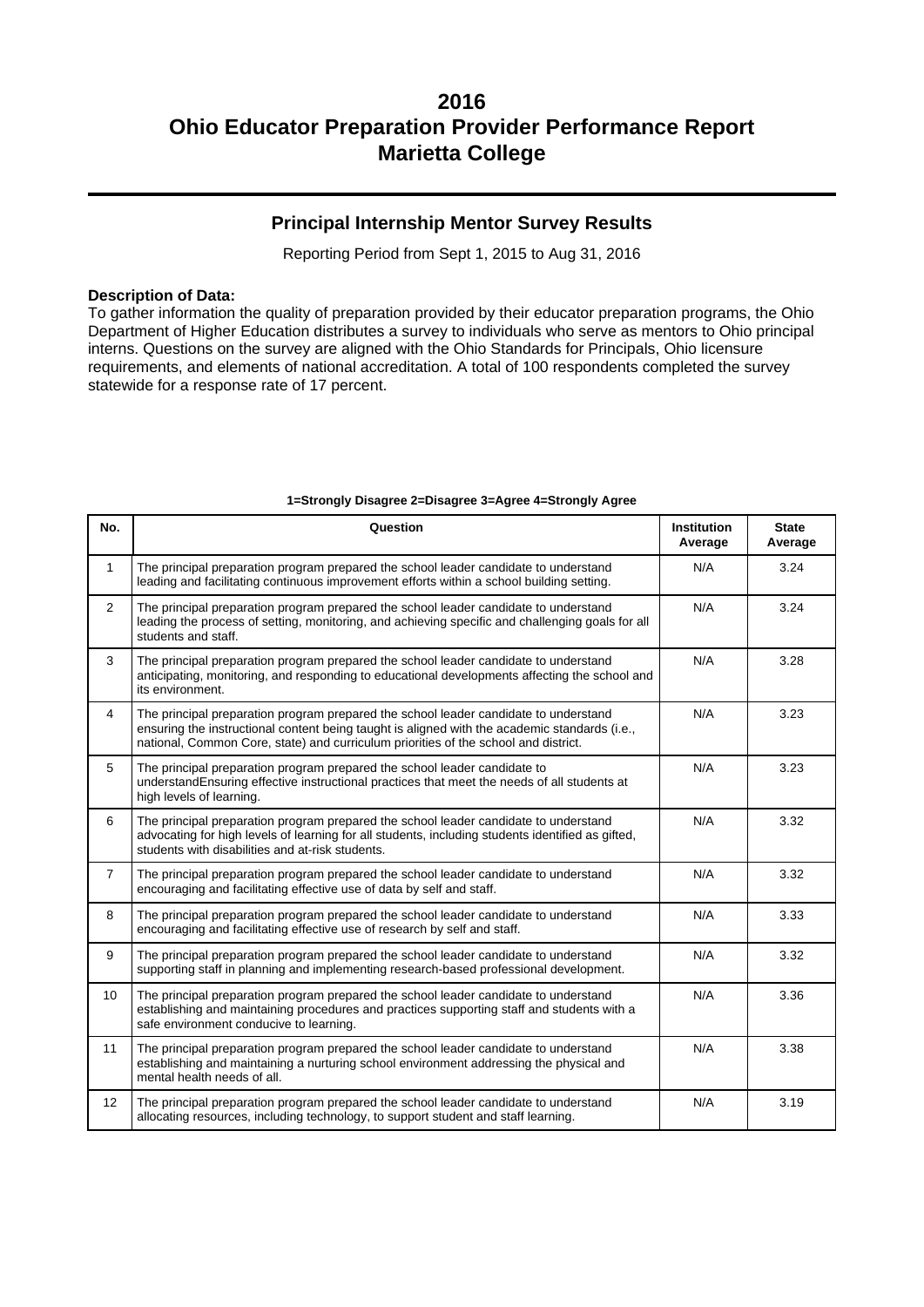| No. | Question                                                                                                                                                                                                 | Institution<br>Average | <b>State</b><br>Average |
|-----|----------------------------------------------------------------------------------------------------------------------------------------------------------------------------------------------------------|------------------------|-------------------------|
| 13  | The principal preparation program prepared the school leader candidate to understand<br>upholding and modeling professional ethics; local, state, and national policies; and, legal<br>codes of conduct. | N/A                    | 3.39                    |
| 14  | The principal preparation program prepared the school leader candidate to understand<br>connecting the school with the community through print and electronic media.                                     | N/A                    | 3.19                    |
| 15  | The principal preparation program prepared the school leader candidate to understand<br>involving parents and communities in improving student learning.                                                 | N/A                    | 3.22                    |
| 16  | The principal preparation program prepared the school leader candidate to understand using<br>community resources to improve student learning.                                                           | N/A                    | 3.20                    |
| 17  | The principal preparation program prepared the school leader candidate to understand<br>etablishing expectations for using culturally responsive practices that acknowledge and value<br>diversity.      | N/A                    | 3.27                    |
| 18  | The school leader candidate's preparation program provided me with training on how to<br>mentor the school leader candidate.                                                                             | N/A                    | 2.55                    |
| 19  | I participated in and/or accessed the provided mentor training and/or materials.                                                                                                                         | N/A                    | 2.85                    |
| 20  | The training by the school leader's preparation program adequately prepared me to mentor<br>the school leader candidate.                                                                                 | N/A                    | 2.18                    |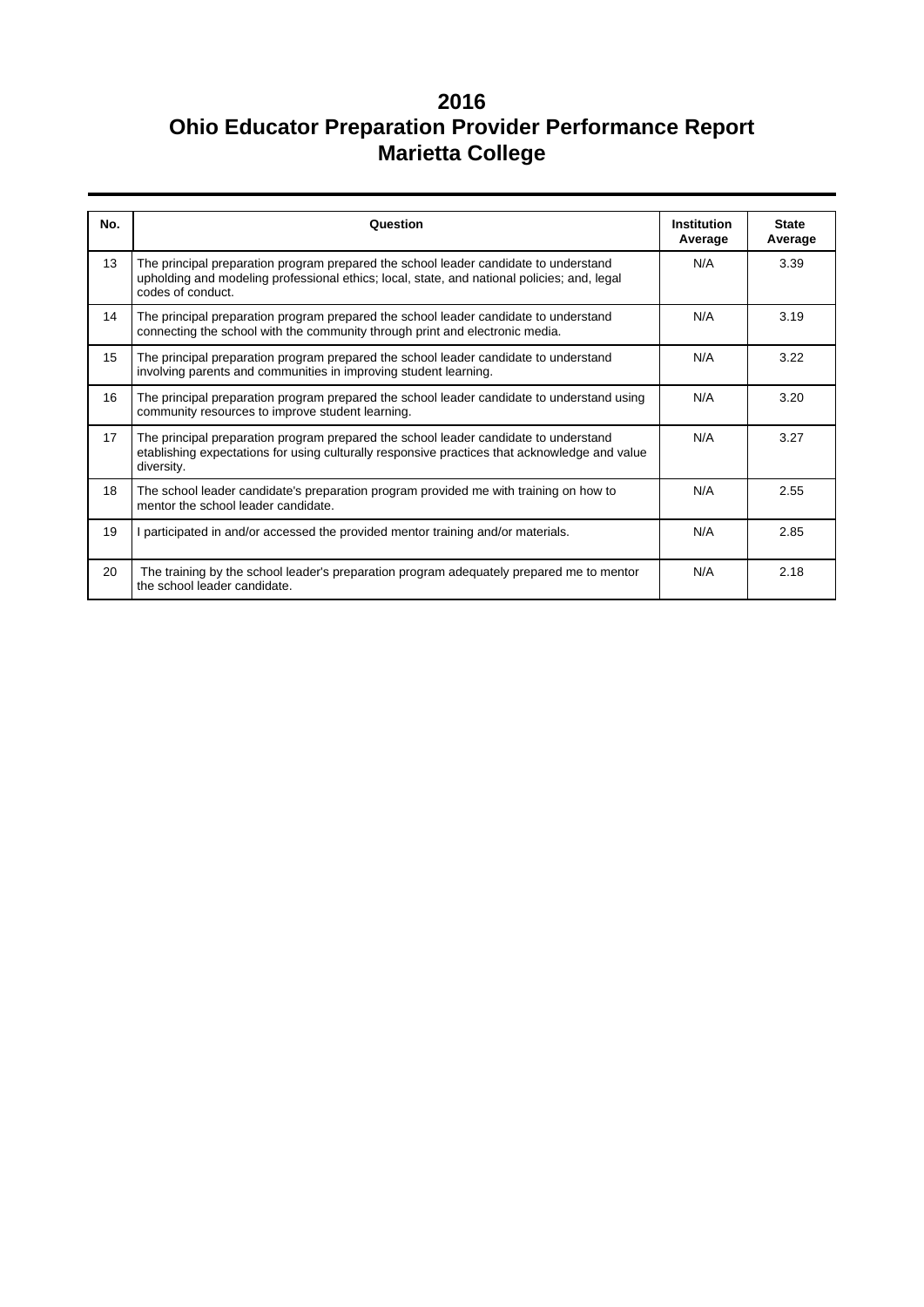### **Employer Perceptions of Ohio EPP Programs Survey Results**

Reporting Period from Sept 1, 2015 to Aug 31, 2016

(Data Source: Ohio Department of Higher Education administered survey of Employers of Ohio Educators)

#### **Description of Data:**

To gather information on the quality of preparation provided by their educator preparation providers, the Ohio Department of Higher Education distributes a survey to employers of Ohio educators. Questions on the survey are aligned with Ohio's Learning Standards, Ohio licensure requirements, and elements of national accreditation. A total of 214 respondents completed the survey statewide for a response rate of seven percent.

| No.            | Question                                                                                                                                                                          | <b>Institution</b><br>Average | <b>State</b><br>Average |
|----------------|-----------------------------------------------------------------------------------------------------------------------------------------------------------------------------------|-------------------------------|-------------------------|
| $\mathbf{1}$   | The institution prepares its graduates to understand student learning and development.                                                                                            | N <sub>10</sub>               | 3.30                    |
| 2              | The institution prepares its graduates to respect the diversity of the students they teach.                                                                                       | N <sub>10</sub>               | 3.34                    |
| 3              | The institution prepares its graduates to know and understand the content area for which they<br>have instructional responsibility.                                               | N < 10                        | 3.35                    |
| $\overline{4}$ | The institution prepares its graduates to understand and use content-specific instructional<br>strategies to effectively teach the central concepts and skills of the discipline. | N <sub>10</sub>               | 3.24                    |
| 5              | The institution prepares its graduates to be knowledgeable about assessment types, their<br>purposes, and the data they generate.                                                 | N <sub>10</sub>               | 3.04                    |
| 6              | The institution prepares its graduates to analyze data to monitor student progress and<br>learning.                                                                               | N <sub>10</sub>               | 2.99                    |
| $\overline{7}$ | The institution prepares its graduates to use data to plan, differentiate, and modify instruction.                                                                                | N <sub>10</sub>               | 2.97                    |
| 8              | The institution prepares its graduates to align their instructional goals and activities with<br>school and district priorities.                                                  | N <sub>10</sub>               | 3.16                    |
| 9              | The institution prepares its graduates to differentiate instruction to support the learning needs<br>of all students.                                                             | N <sub>10</sub>               | 3.02                    |
| 10             | The institution prepares its graduates to treat students fairly and establish an environment that<br>is respectful, supportive, and caring.                                       | N <sub>10</sub>               | 3.36                    |
| 11             | The institution prepares its graduates to maintain an environment that is conducive to learning<br>for all students.                                                              | N <sub>10</sub>               | 3.30                    |
| 12             | The institution prepares its graduates to communicate clearly and effectively.                                                                                                    | N <sub>10</sub>               | 3.25                    |
| 13             | The institution prepares its graduates to collaborate effectively with other teachers,<br>administrators, and district staff.                                                     | N <sub>10</sub>               | 3.26                    |
| 14             | The institution prepares its graduates to understand, uphold, and follow professional ethics,<br>policies, and legal codes of professional conduct.                               | N <sub>10</sub>               | 3.33                    |
| 15             | The institution prepares its graduates to assume responsibility for professional growth.                                                                                          | N <sub>10</sub>               | 3.29                    |

#### **1=Strongly Disagree 2=Disagree 3=Agree 4=Strongly Agree**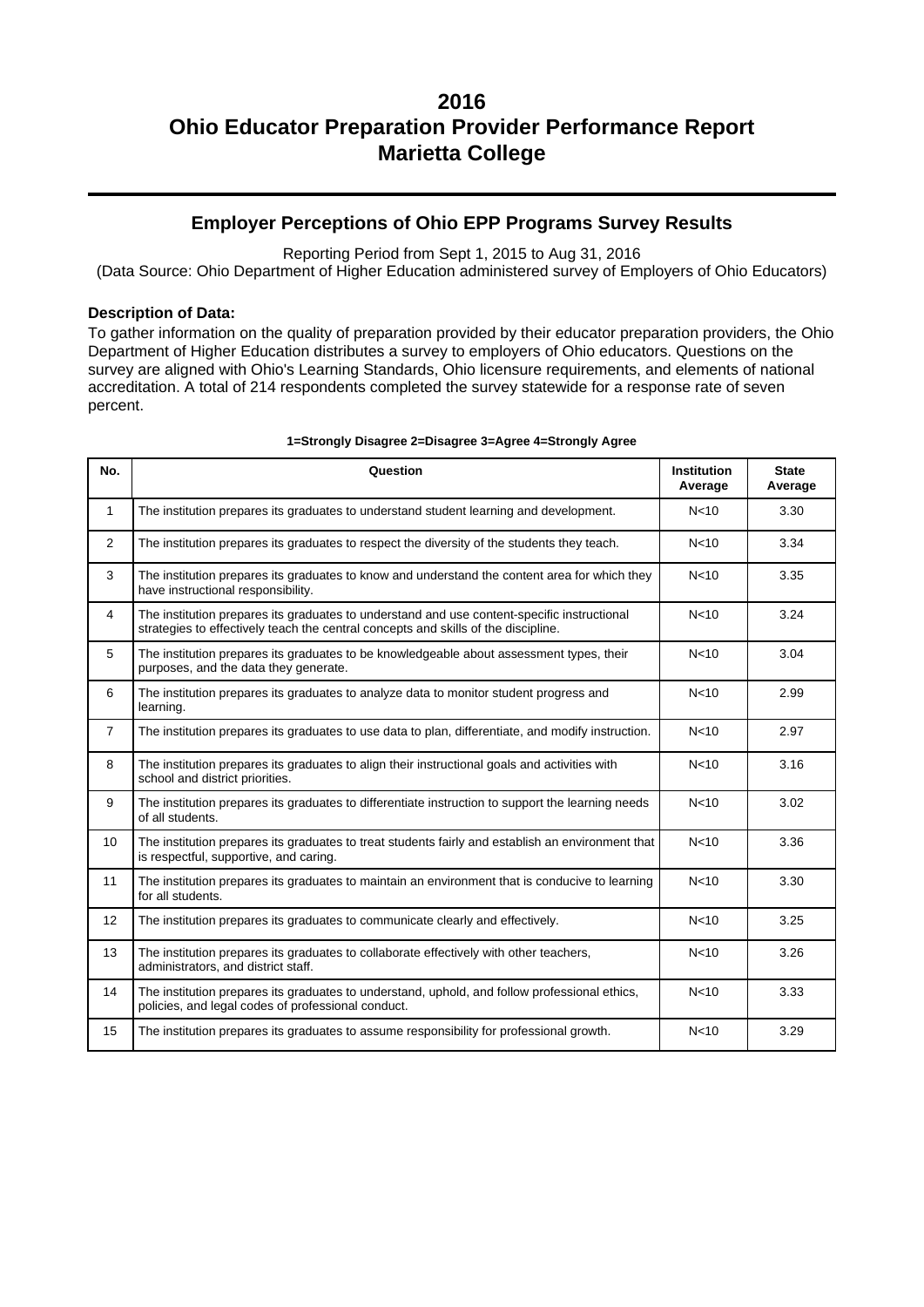### **National Accreditation Status**

Reporting Period from Sept 1, 2015 to Aug 31, 2016 (Data Source: Ohio Department of Higher Education)

#### **Description of Data:**

All educator preparation programs (EPPs) in Ohio are required to be accredited by either the National Council for Accreditation of Teacher Education (NCATE), the Teacher Education Accreditation Council (TEAC), or their successor agency, the Counciil for Accreditation of Educator Preparation (CAEP). Accreditation is a mechanism to ensure the quality of an institution and its programs. The accreditation of an institution and/or program helps employers evaluate the professional preparation of job applicants.

| <b>Accrediting Agency</b>     | <b>NCATE</b> |
|-------------------------------|--------------|
| Date of Last Review           | Oct-09       |
| <b>Accreditation Status  </b> | Accredited   |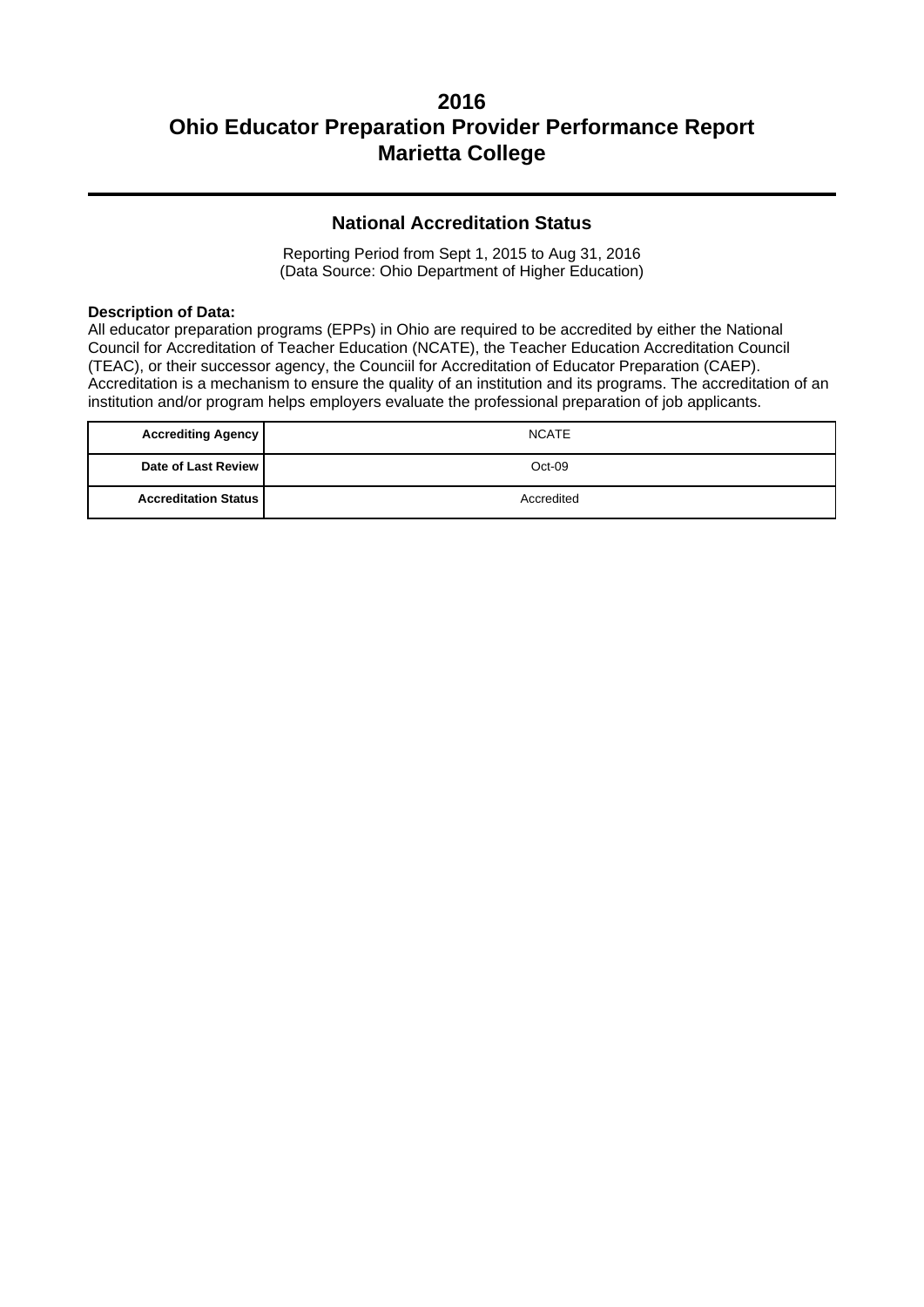### **Teacher Residency Program**

Reporting Period from Sept 1, 2015 to Aug 31, 2016 (Data Source: Marietta College)

#### **Description of Data:**

The Resident Educator Program in Ohio encompasses a robust four-year teacher development system. The data below show the persistence of Ohio Educator Preparation Provider graduates through the program. Of note, a Resident Educator entering a program year may fail to complete all the program year requirements within the same academic year. Within set parameters, the individual may re-attempt the program year requirements in the subsequent academic year. These rare instances may affect the reported data, for example, showing persistence rates greater than 100 percent for a particular program year.

#### **Ohio EPP Program Completers Persisting in the State Resident Educator Program who were Prepared at Marietta College**

| <b>Initial</b><br><b>Residency Year 1</b><br>Licensure<br><b>Effective</b><br>Year |                               |     | <b>Residency Year 2</b> |            | <b>Residency Year 3</b> |                 |                   | <b>Residency Year 4</b> |                 |     |            |      |
|------------------------------------------------------------------------------------|-------------------------------|-----|-------------------------|------------|-------------------------|-----------------|-------------------|-------------------------|-----------------|-----|------------|------|
|                                                                                    | <b>Entering</b><br>Persisting |     | Entering                | Persisting |                         | <b>Entering</b> | <b>Persisting</b> |                         | <b>Entering</b> |     | Completing |      |
| 2012                                                                               | 1                             |     | 100%                    | N/A        | N/A                     | N/A             | 4                 | 4                       | 100%            | 7   | ⇁          | 100% |
| 2013                                                                               | N/A                           | N/A | N/A                     | 6          | 6                       | 100%            | 10                | 10                      | 100%            | N/A | N/A        | N/A  |
| 2014                                                                               | 4                             | 4   | 100%                    | 11         | 11                      | 100%            | N/A               | N/A                     | N/A             | N/A | N/A        | N/A  |
| 2015                                                                               | 11                            | 11  | 100%                    | N/A        | N/A                     | N/A             | N/A               | N/A                     | N/A             | N/A | N/A        | N/A  |